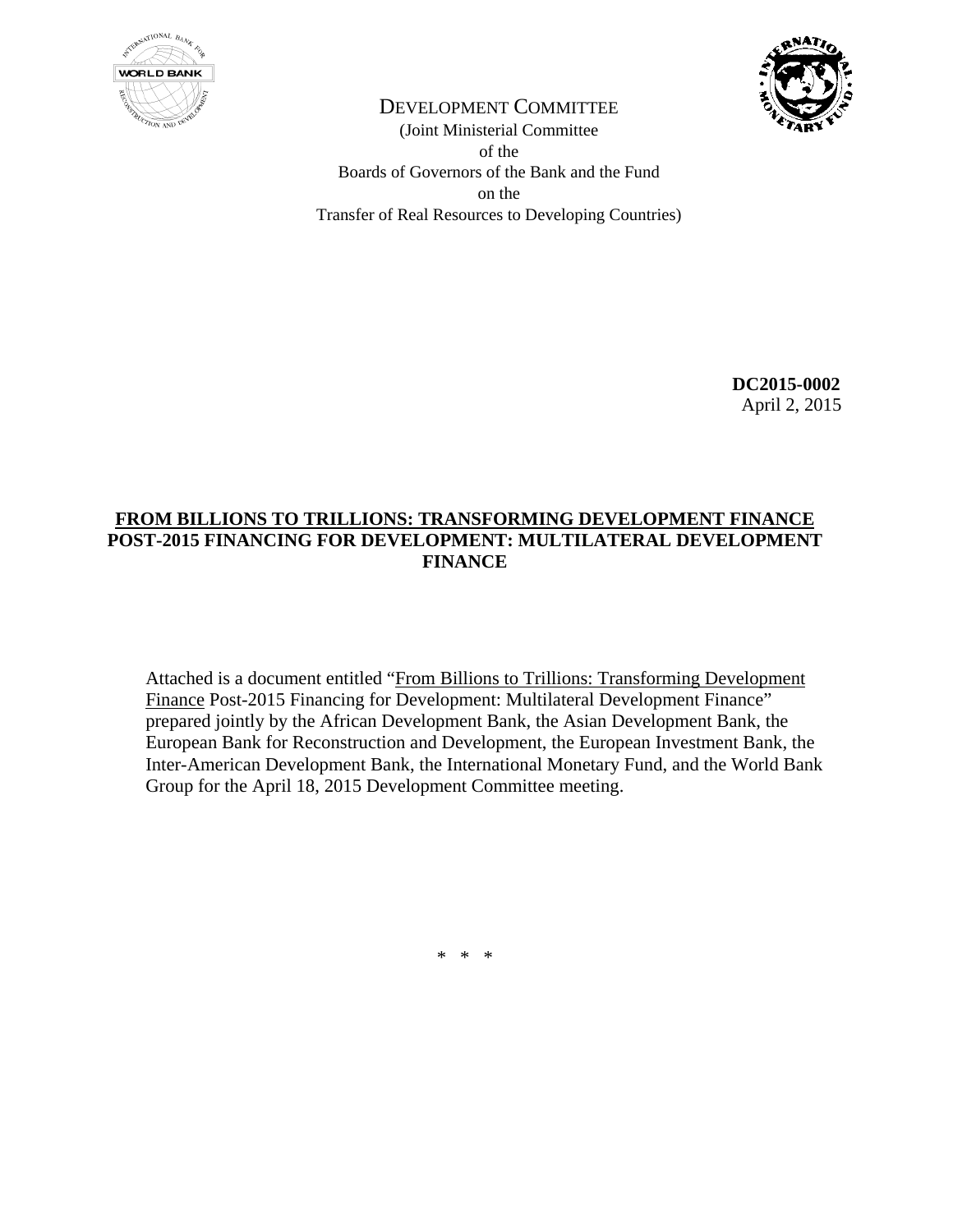

From Billions to Trillions: Transforming Development Finance *Post-2015 Financing for Development: Multilateral Development Finance* 

Development Committee Discussion Note

Prepared jointly by

*African Development Bank* 

*Asian Development Bank* 

*European Bank for Reconstruction and Development* 

*European Investment Bank* 

*Inter-American Development Bank* 

*International Monetary Fund* 

*and* 

*World Bank Group*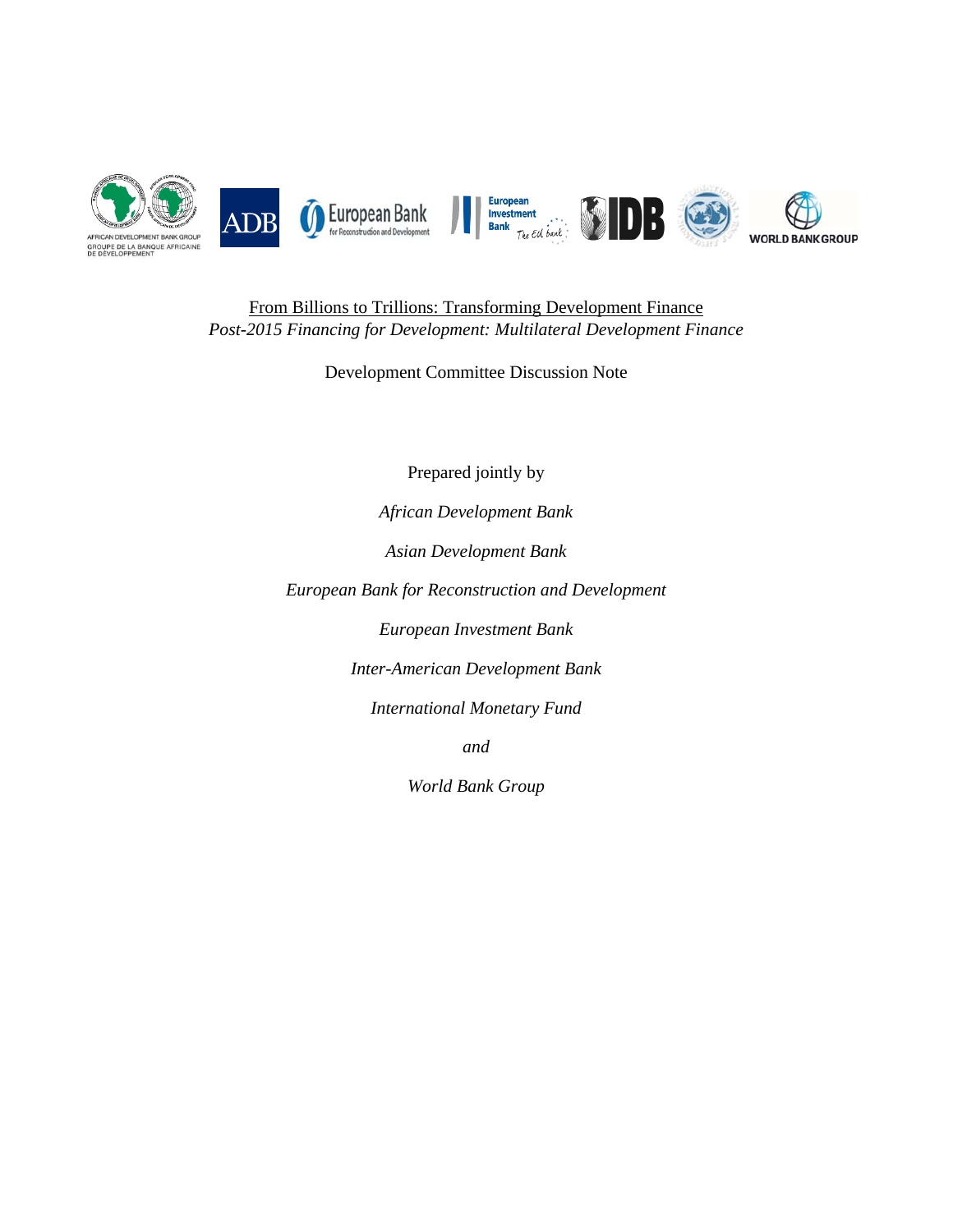## Abbreviations and Acronyms

| <b>BEPS</b>   | Base Erosion and Profit Shifting                       |
|---------------|--------------------------------------------------------|
| <b>BRICS</b>  | Brazil, Russia, India, China and South Africa          |
| <b>CIT</b>    | Corporate Income Tax                                   |
| COP21         | 21 <sup>st</sup> Conference of the Parties             |
| <b>DRM</b>    | <b>Domestic Resource Mobilization</b>                  |
| <b>EOI</b>    | <b>Exchange of Information</b>                         |
| <b>ESG</b>    | <b>Environmental Social and Governance</b>             |
| <b>FCS</b>    | <b>Fragile and Conflict States</b>                     |
| <b>FDI</b>    | <b>Foreign Direct Investment</b>                       |
| <b>GDP</b>    | <b>Gross Domestic Product</b>                          |
| <b>GPGs</b>   | <b>Global Public Goods</b>                             |
| <b>IMF</b>    | <b>International Monetary Fund</b>                     |
| <b>LICs</b>   | <b>Low-Income Countries</b>                            |
| <b>LMICs</b>  | <b>Lower Middle Income Countries</b>                   |
| <b>MDBs</b>   | <b>Multilateral Development Banks</b>                  |
| <b>MDGs</b>   | Millennium Development Goals                           |
| <b>MICs</b>   | <b>Middle-Income Countries</b>                         |
| <b>MSME</b>   | Micro, Small and Medium-sized Enterprise               |
| <b>ODA</b>    | <b>Official Development Assistance</b>                 |
| <b>OECD</b>   | Organization for Economic Co-operation and Development |
| <b>OOF</b>    | <b>Other Official Flows</b>                            |
| PIT           | Personal Income Tax                                    |
| <b>PPP</b>    | Public-Private Partnership                             |
| <b>RPGs</b>   | <b>Regional Public Goods</b>                           |
| <b>SDGs</b>   | <b>Sustainable Development Goals</b>                   |
| <b>UMICs</b>  | <b>Upper Middle Income Countries</b>                   |
| <b>UN</b>     | <b>United Nations</b>                                  |
| <b>UNFCCC</b> | United Nations Framework Convention on Climate Change  |
| <b>VAT</b>    | Value-Added Tax                                        |
| <b>WBG</b>    | <b>World Bank Group</b>                                |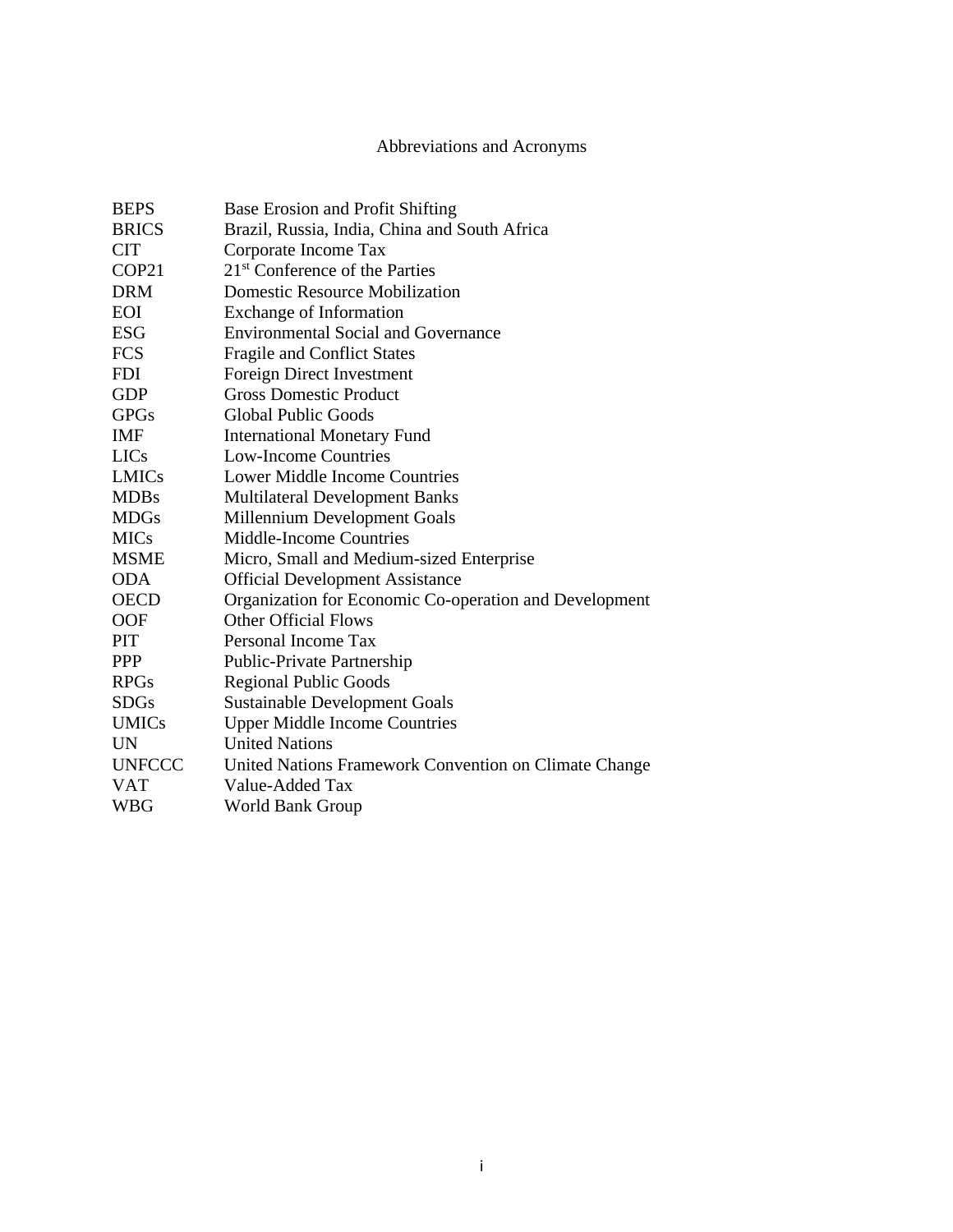## **Table of Contents**

| I. |                                                                             |
|----|-----------------------------------------------------------------------------|
| П. |                                                                             |
|    | A. Strengthening Domestic Resource Mobilization and Public Expenditures7    |
|    | 1. Domestic Resource Mobilization – increasing available public funds7      |
|    | 2. Public Expenditures - improving quality and efficiency to increase       |
|    |                                                                             |
|    |                                                                             |
|    | 4. Policy Guidance and Technical Assistance – expanding support to public   |
|    |                                                                             |
|    |                                                                             |
|    | 1. Enhancing project preparation and risk mitigation to catalyze investment |
|    |                                                                             |
|    | 2. Promoting local capital markets and facilitating greater access to local |
|    |                                                                             |
|    | 3. Supporting local banking and other domestic finance to expand reach15    |
|    | 4. Enhancing the impact of the private sector via inclusion and             |
|    |                                                                             |
|    | 5. Providing new and expanded channels to enhance private sector flows and  |
|    |                                                                             |
|    | C. International Public Finance: Global Issues, Regional and Global Public  |
|    |                                                                             |
|    | 1. Climate Change and Implications for Development19                        |
| Ш. |                                                                             |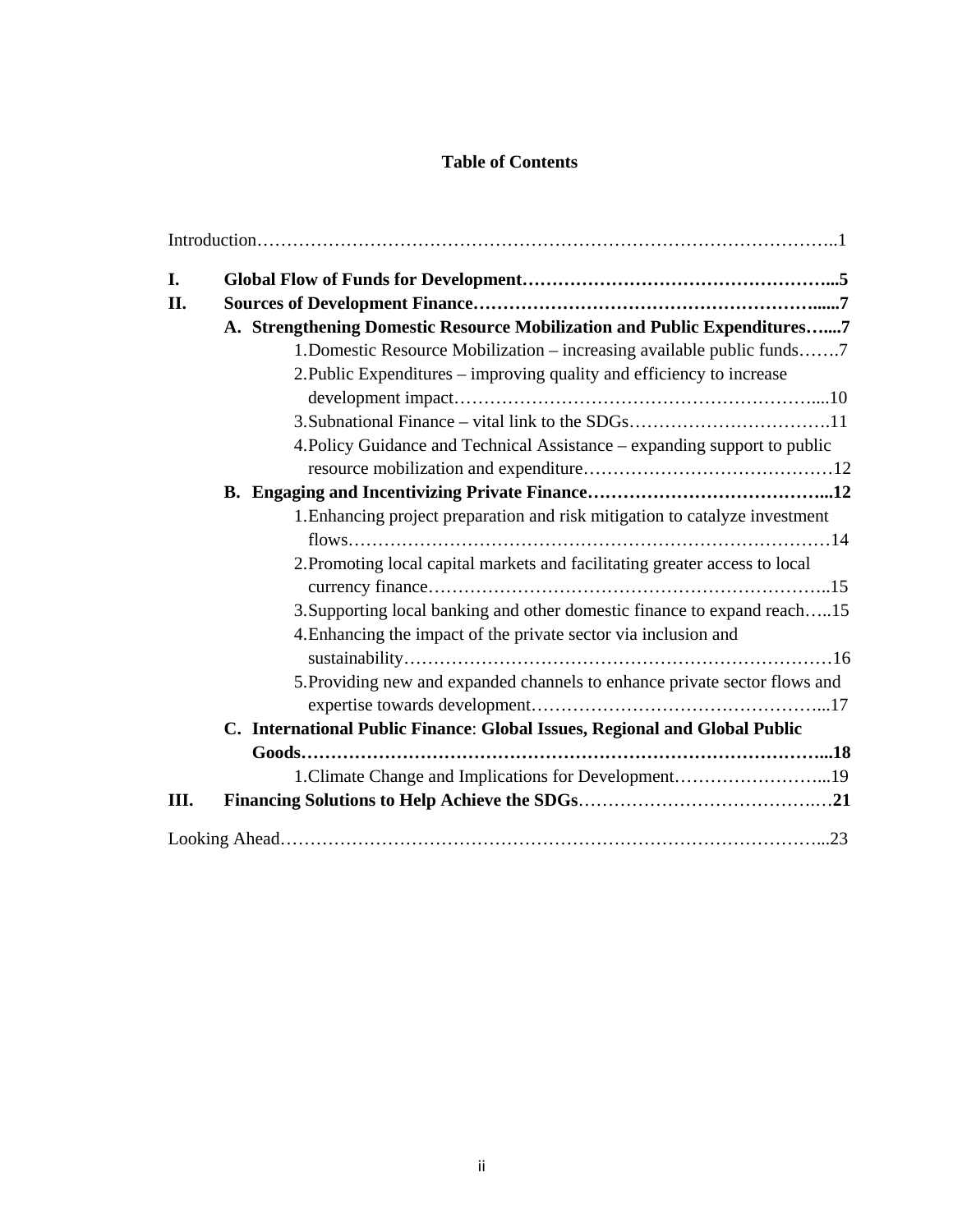#### **From Billions to Trillions: Transforming Development Finance**

**To meet the investment needs of the Sustainable Development Goals, the global community needs to move the discussion from "Billions" in ODA to "Trillions" in investments of all kinds: public and private, national and global, in both capital and capacity.** 

**Globally, achieving the proposed SDGs will require the best possible use of each grant dollar, beginning with some US\$ 135 billion in ODA. Yet flows for development include philanthropy, remittances, South-South flows and other official assistance, and foreign direct investment together these sources amount to nearly US\$ 1 trillion that needs to be used just as effectively. The most substantial development spending happens at the national level in the form of public resources, while the largest potential is from private sector business, finance and investment. This is the trajectory from billions to trillions, which each country and the global community must support together to finance and achieve the transformative vision of the SDGs.** 

**"Billions to trillions" is shorthand for the realization that achieving the SDGs will require more than money. It needs a global change of mindsets, approaches and accountabilities to reflect and transform the new reality of a developing world with highly varied country contexts.** 

*This Development Committee Discussion Note is the joint product of the African Development Bank, Asian Development Bank, European Bank for Reconstruction and Development, European Investment Bank, Inter-American Development Bank, International Monetary Fund, and World Bank Group. In this critical year for development, we have come together to explore and confirm what we can do, within our respective institutional mandates, to support, and in particular finance, the eventual achievement of the proposed post-2015 Sustainable Development Goals (SDGs). We are financial institutions committed to eradicate poverty and inequality, able to leverage and catalyze public and private development finance as well as to provide technical assistance, learning opportunities and policy advice to our clients.* 

*The Third International Conference on Financing for Development in Addis Ababa in July1 will be an important milestone in the post-2015 global effort to achieve universal and sustainable development, underpinning the expected adoption of the SDGs at the UN Special Summit for Sustainable Development in New York in September. This trajectory will continue with the World Bank Group— International Monetary Fund Annual Meetings in Lima in October, and with the 21st Conference of the Parties (COP21) to the United Nations Framework Convention on Climate Change in Paris in December, which seeks a new international agreement on climate change. In short, 2015 will create a platform to support global development aspirations for the next 15 years.* 

*This note proposes a preliminary vision for the collective role of our institutions looking toward the Addis Financing for Development Conference and beyond. Guidance is sought from Development Committee members, who include shareholders from each of our institutions, on how the Multilateral Development Banks (MDBs) and the International Monetary Fund (IMF) might best cooperate with respect to our individual and shared responsibilities and activities to support country clients in financing the Sustainable Development Goals.* 

<sup>&</sup>lt;sup>1</sup> The Zero Draft of the Outcome Document for the Third International Conference on Financing for Development may be found at http://www.un.org/esa/ffd/wp-content/uploads/2015/03/1ds-zero-draft-outcome.pdf .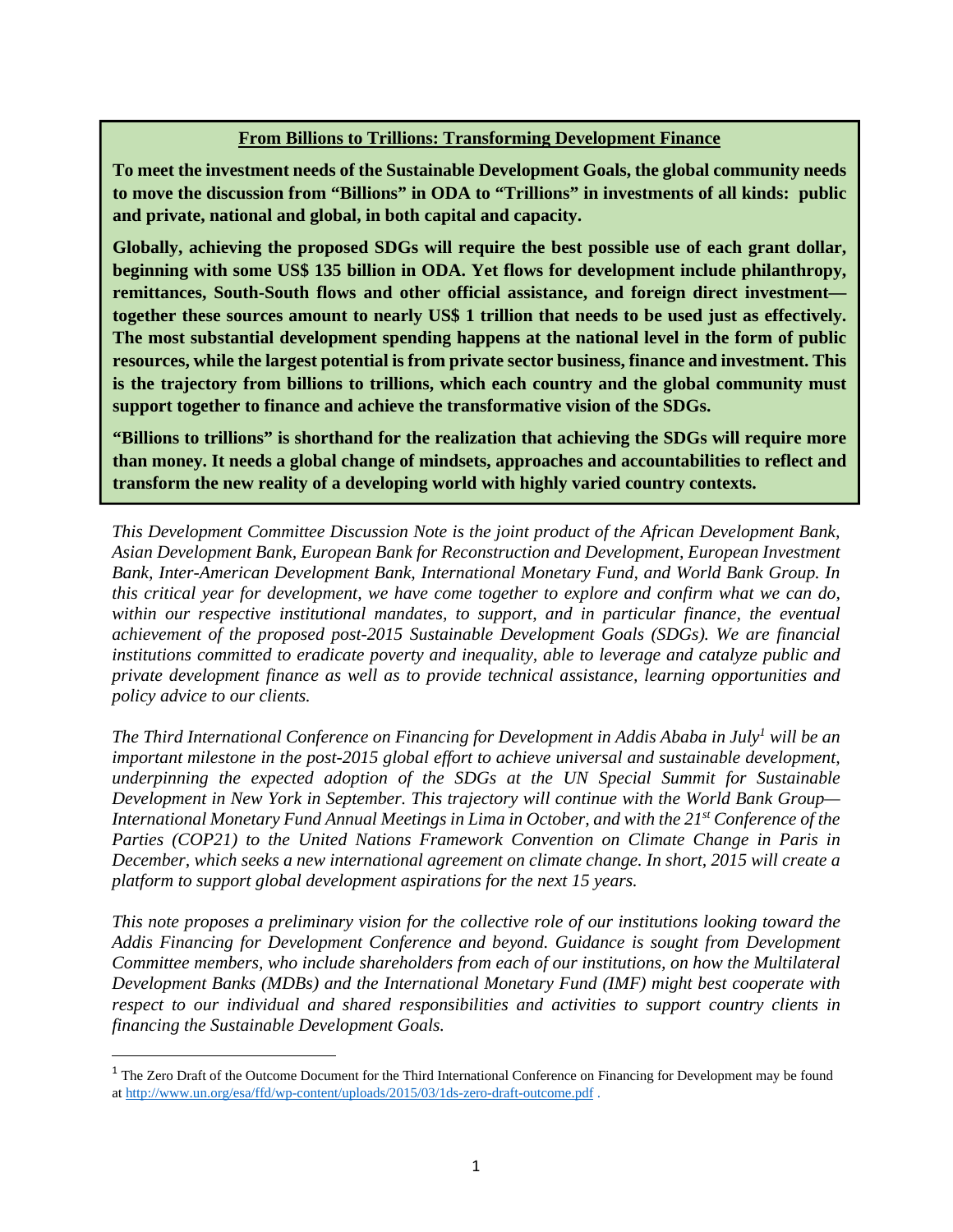1. **The proposed SDGs are ambitious.** They aim to meet the dual challenge of overcoming poverty and protecting the planet. They will build on the experience acquired in pursuing the Millennium Development Goals (MDGs) and pick up the unfinished agenda,<sup>2</sup> but they go further, highlighting a comprehensive vision of sustainable development that embraces economic, social and environmental dimensions. The financing resources needed to achieve the SDGs will surpass current development financial flows.

2. **More financial resources are available globally,** but channeling them to support the SDGs will be a challenge. In principle, humanity has the resources to achieve the SDGs. Reflecting developments in the global economy over the last decade, large amounts of investable resources, mostly private, are available in advanced and emerging economies. In addition, domestic public resources, even in low-income countries, can be increased. However, not all available public and private resources will automatically be allocated and used effectively to support the SDGs. Nor are they programmable by—or responsive to—policy making bodies or conferences.

3. **A paradigm shift on how development will be financed is required to unlock the resources needed to achieve the SDGs.** The world needs intelligent development finance that goes well beyond filling financing gaps and that can be used strategically to unlock, leverage, and catalyze private flows and domestic resources. Official Development Assistance (ODA) will remain an important source of external public financing. ODA levels can and should rise as developed countries increase assistance levels – and all available grant funding is critical and should be used as effectively as possible. Yet ODA flows are only a small part of development flows. In the future, ODA must be targeted increasingly to crowd in other funding sources: (i) for Low-Income Countries (LICs), on the basis of poverty, vulnerability, and limited fiscal capacity; and (ii) for Middle-Income Countries (MICs), by playing an increasing role to leverage and catalyze public and private sources of financing.

4. To help generate the needed flows—domestic public resources and private finance—**MDBs and the IMF have two primary functions**: **providing policy guidance, and development finance and financial support to clients.** The business models of the MDBs and the IMF reflect shared attributes including:

**1) Financial leverage**: The financial structure and financing capabilities of the MDBs and the IMF enable them to leverage their capital to provide finance in many forms (from grants to "blended" concessional finance to loans to guarantees to equity investment) and purposes. The nonconcessional institutions/windows of the MDBs are funded efficiently by small amounts of paidin capital, in many cases backed by callable capital.  $3$  Leveraging these amounts, the banking model of the MDBs mobilizes substantial resources from the capital markets at interest rates reflecting their strong financial structure and high ratings. In addition, grant and concessional funding from shareholders and other development partners supports concessional financing for the poorest, fragile and conflict-affected states. The MDBs received inflows from their shareholders of around US\$ 38 billion in 2012.<sup>4</sup> These flows allowed the MDBs to make public and private disbursements of US\$ 99 billion in developing countries in 2013, and to approve new commitments for US\$ 173 billion. $5$ 

<sup>2</sup> World Bank Group, "Global Monitoring Report 2014/2015: Ending Poverty and Sharing Prosperity," 2015

<sup>&</sup>lt;sup>3</sup> The MDBs provide non-concessional financial assistance to MICs and some creditworthy LICs on market-based terms. They also provide concessional assistance to LICs, including grants and loans at below-market interest rates. 4

OECD DAC report "What do we know about multilateral aid?" page 3, 2012

<sup>&</sup>lt;sup>5</sup> Disbursement and commitment figures taken from 2013 Annual Reports of respective MDBs and IMF.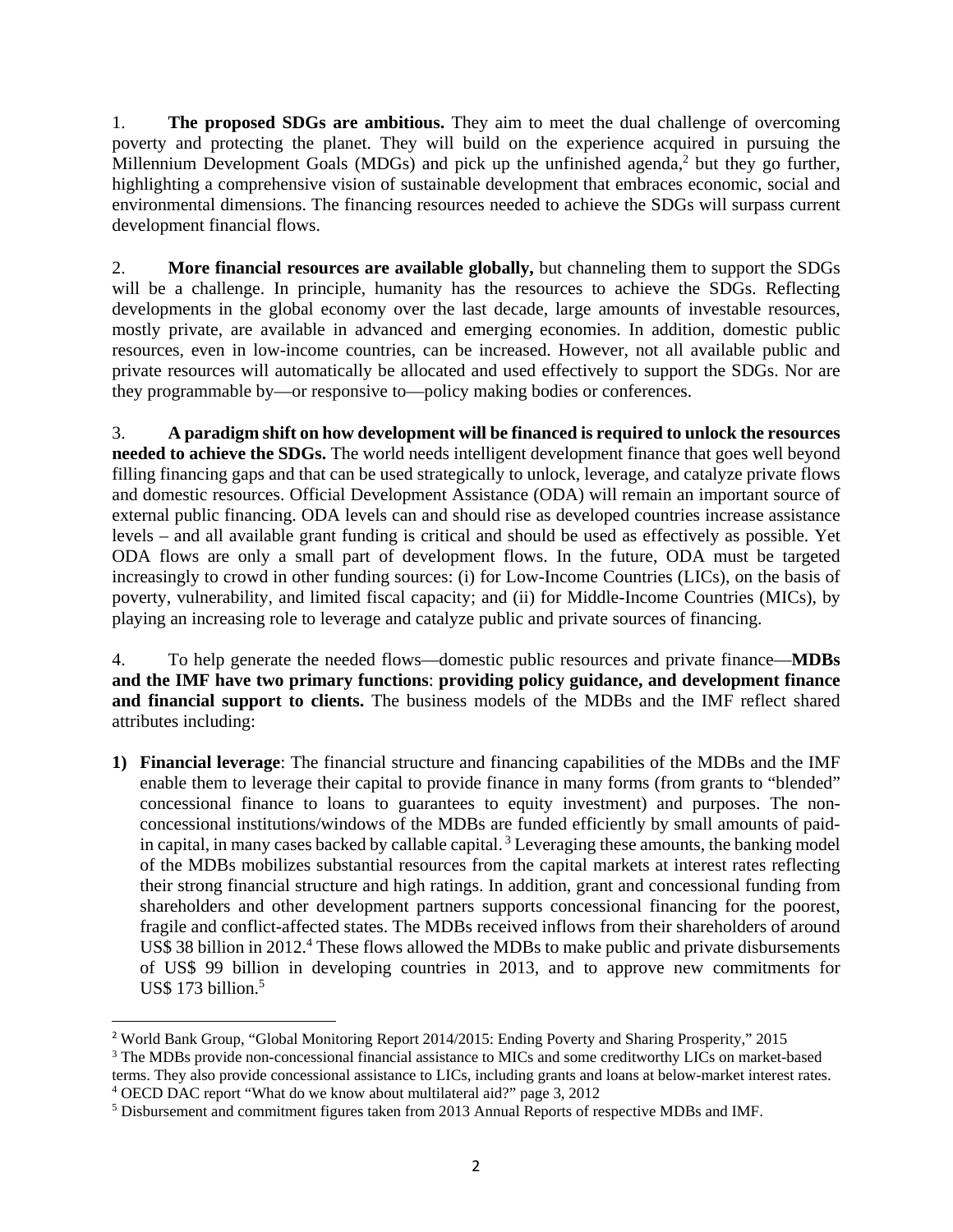- **2) Policy guidance and technical assistance**: In their direct engagements with shareholder client countries, MDBs help to design and implement demand-based, country-driven, cross-sectoral technical and financial development solutions; while the IMF provides macroeconomic and financial sector policy advice and customized technical assistance. Working with developing countries through national policy dialogue and financial support, the MDBs support investment in systems, institutions, markets and capacity that underpin development interventions, and provide a collaboration platform for development partners to come in behind country-owned programs and priorities; IMF financing supports government economic programs to maintain or restore macroeconomic stability and growth.
- **3) Private finance and investment**: Private resources move in directions determined by risk-reward considerations, which in turn are driven by public policies in both host and source countries. Shifting the allocation of investable funds to better meet development needs is thus an issue of "getting policies right" – whether at the national or international level. Much of the work of the MDBs engaged in policy-based lending, and of the IMF in its country engagement, focuses on getting domestic policies right. In addition, MDBs are innovators, intermediaries and co-investors, acting as honest brokers between public and private actors and able to leverage and crowd in essential private finance and investment and to support the efforts of governments to strengthen investment climates. Several MDBs have specific mandates focused on private sector engagement, others have private sector "windows" and work streams that demonstrate that private investments in developing economies can be profitable, and that incentivize and build market solutions. MDB investment and financing attracts and mobilizes private capital to invest alongside the MDBs themselves.
- **4) Global/regional development issues**: The entire international community is involved in global development issues. The primary role of the MDBs and the IMF is to provide financing and technical support to countries both directly and, for MDBs, through global programs they administer and implement. For climate change, MDBs have put in place a wide range of innovative national and global approaches to adaptation and mitigation. The IMF supports the workings of the international monetary system and, more widely, promotes the cooperation across countries needed to ensure global economic and financial stability; this has included the provision of a global financial safety net, supported by credit lines from its financially strongest members.

#### 5. **The MDBs and the IMF will work with clients and development partners to help translate the SDGs into country level targets, policies and programs and to finance their implementation, committing to**:

**1) Explore increasing available financial resources**: Each of the MDBs can explore how to make best use of its specific financial model and circumstances to increase available funds, including by supplementing scarce concessional assistance to the Lower Middle Income Countries (LMICs) with additional development financing at non-concessional terms. MDBs can explore new or different uses of their balance sheets, such as leveraging the concessional windows in innovative ways; assessing whether any existing financial capacity could be re-deployed; freeing up financial capacity by mitigating risks (including increasing analysis of concentration risks and how they are managed); or adjusting or exchanging existing exposure to increase "headroom" capacity for countries where lending is currently limited. In due course and in response to client demand, additional capital would allow these institutions to do more.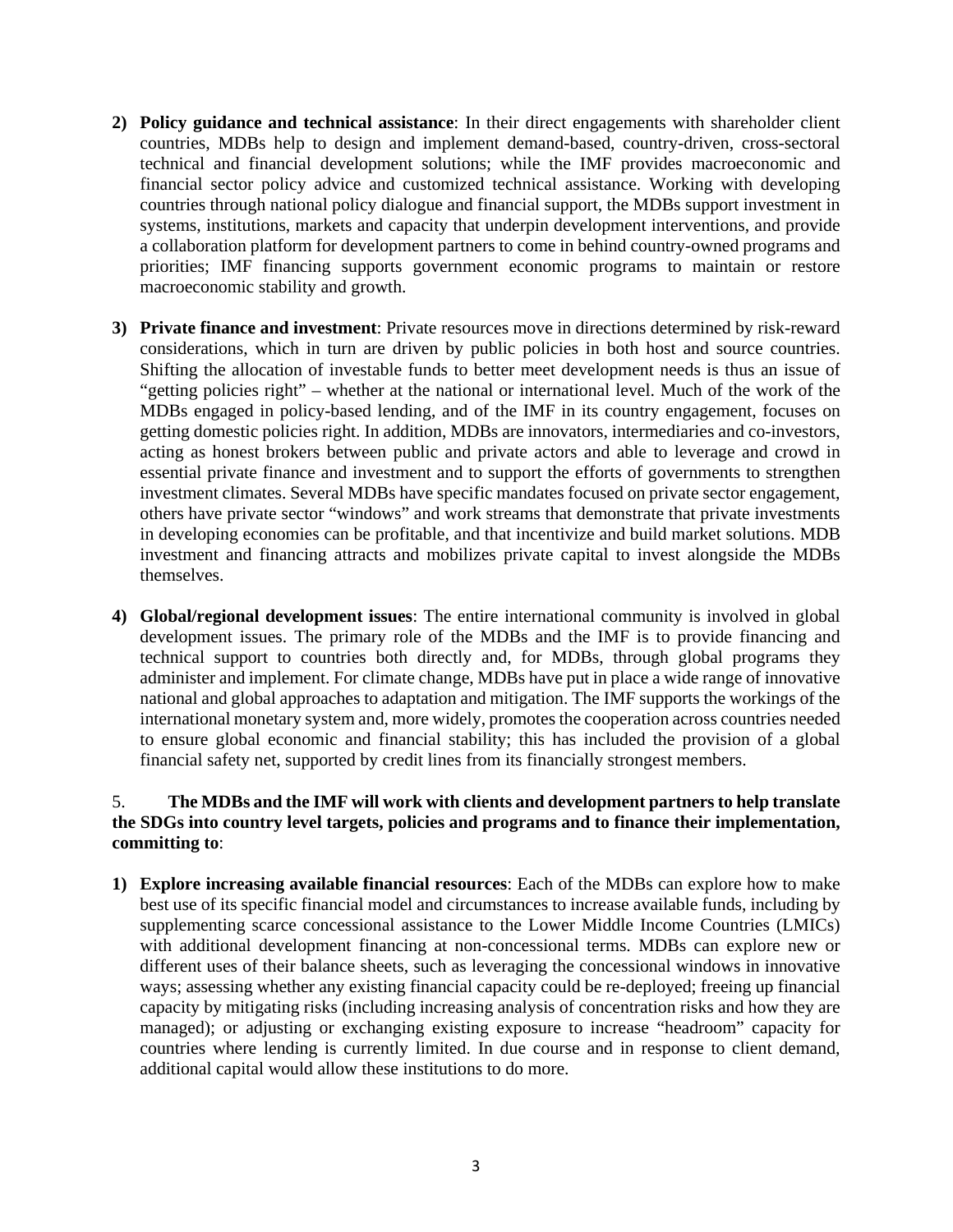- **2) Expand policy guidance and technical assistance for domestic resource mobilization and spending**: In the critical area of increasing domestic resources for development, the MDBs and the IMF can deepen their capacity and commitment to provide advice, build capacity, and help client countries at both the national and subnational levels increase tax revenues, improve the quality of expenditures, and manage risks.
- **3) Promote and catalyze private investment**: Equity investment in developing country enterprises is fundamental. In the context of the withdrawal of investment interest in many development countries from multinational banks, MDBs can provide new and expanded channels to address risk and uncertainty, and thus mobilize resources and co-investment from both existing and nontraditional sources of capital such as pension funds, sovereign wealth funds, and insurance companies. MDBs also provide support for well-designed risk-taking to encourage and enhance innovation. Through their investment, engagement and policy guidance, MDBs can help countries establish a supportive investment climate to mobilize private capital for investment in development. MDBs can also intensify work on financial arrangements that catalyze and leverage traditional as well as private sources of financing.
- **4) Support international action on global/regional development issues**: MDBs can help design and coordinate approaches relating to core global and regional development issues such as gender equality, youth and excluded populations, trade and integration. The IMF, through its multilateral surveillance and related policy work, supports international efforts to ensure global macroeconomic and financial stability. For climate change in particular, MDBs can support the collective financing ambition that needs to be agreed in 2015, as well as demonstrate ways in which development objectives and climate finance complement each other and reinforce their respective impacts. Working with country clients, MDBs can help design and implement climate actions that generate multiple local health, agricultural, employment and resilience benefits. The IMF and some MDBs can also provide policy advice and technical assistance on environmentally-linked tax measures, notably on fossil fuels.
- **5) Further improve coordination and alignment**: The MDBs and the IMF can work together more closely to support implementation of the post-2015 development agenda. The MDBs already coordinate with each other through many working groups that tackle practical issues across the development landscape, and they support and engage in partnerships and platforms for South-South and broader cooperation across multilateral, regional, national, and bilateral development institutions and civil society organizations. The MDBs and the IMF commit to continue to improve coordination and to strengthen working relationships with each other, particularly in providing financial and non-financial support at the regional, country, and subnational levels. Continued joint work on infrastructure project preparation and financing, where the needs are vast, can benefit from even greater coordination and information exchange to improve design and reduce the burden on countries. Joint efforts to shape the post-2015 data agenda, mobilize technical and financial support, and foster coherent methodologies and data management will be enhanced.<sup>6</sup> The MDBs are working together with bilateral development banks to build effective ways to mainstream climate change into development, including developing joint principles to track mitigation and adaptation finance and to measure leverage in the lead-up to COP 21.

<sup>&</sup>lt;sup>6</sup> MDBs, IMF and the UN signed a Memorandum of Understanding to strengthen inter-agency sharing and collaboration on issues related to data and statistical capacity building, October 2013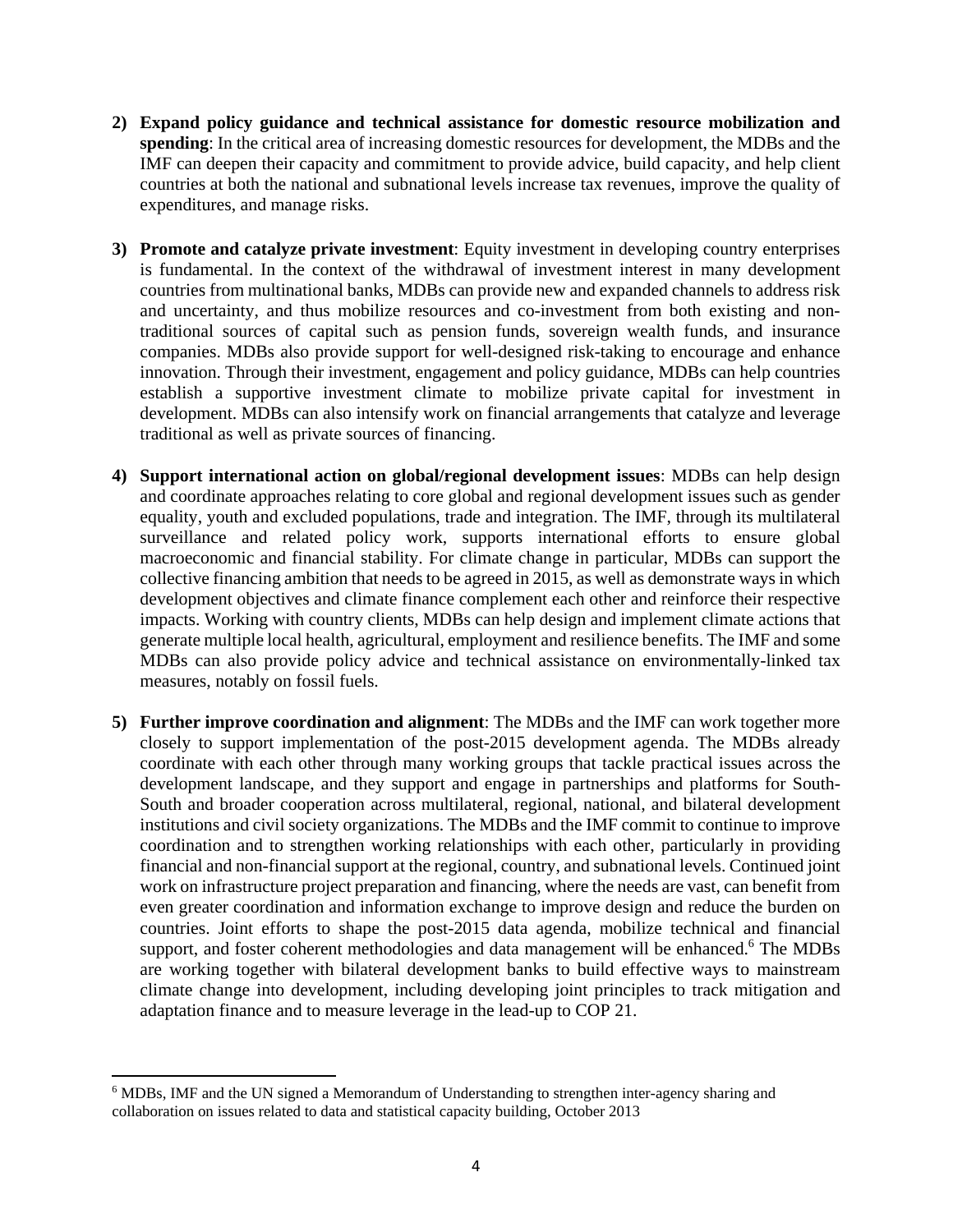6. **The MDBs use development financing solutions** beyond traditional loans that can be grouped into four broad categories: (1) *adding, pooling* and *enabling* instruments to generate new flows, or more results for the same money; (2) *debt-based/right-timing* instruments that match flows to when cash is needed; (3) *risk management* instruments to manage or reduce risk for investors (correcting market failures, reducing regulatory risk) or consumers (e.g., weather insurance for farmers, local currency matching for micro, small and medium-sized enterprises (MSMEs)); and (4) *results-based financing* where payments are made specifically for desired results. Specific financing solutions can be customized to solve specific issues, or designed to be replicated or taken to scale. A catalogue of financing solutions will be made available online in due course.

7. The framing of this Discussion Note reflects the approach to financing for development taken in UN documents going back to the 2002 Monterrey Consensus, with its emphasis on public and private, domestic and international financing to support countries—each of which has primary responsibility for its own economic and social development. **Section I** of this paper provides a snapshot of the current global financial development landscape. **Section II** reviews public and private sector roles in financing the development agenda, including on delivering global and regional public goods that are critical to development. **Section III** briefly categorizes development financing solutions deployed by the MDBs to increase leverage and crowd in private and public financial flows towards sustainable development initiatives.

## **I. Global Financial Flows for Development**

8. The global development landscape has changed since the MDGs were adopted in 2000. The six largest MICs now account for roughly the same share of global GDP as the six largest high-income countries. At the same time, inequality within many countries is on the rise and there is a growing gap between the richest and poorest countries, with some of the poorest countries caught in a "poverty trap".

9. The past decade has seen significant increases in the level of financial flows to developing countries (Figure 1). This reflects the growing importance of: (i) international private finance, particularly increased flows to MICs in the form of foreign direct investments (FDI), bonds and syndicated bank-lending with at least five years of maturity; (ii) migrant remittances; (iii) private philanthropy, such as from foundations and corporations; and (iv) other official financing, in particular from the BRICS.<sup>7</sup> ODA levels reached US\$ 135 billion in 2013, but their pattern has been uneven.<sup>8</sup> For example, ODA flows to Africa have declined in real terms over the last several years. If all OECD-DAC countries were to reach the 0.7 percent of GNI target, annual ODA levels would more than double.

<sup>7</sup> Brazil, Russia, India, China and South Africa.

<sup>&</sup>lt;sup>8</sup> OECD DAC Definition of ODA at http://www.oecd.org/dac/OECD%20DAC%20HLM%20Communique.pdf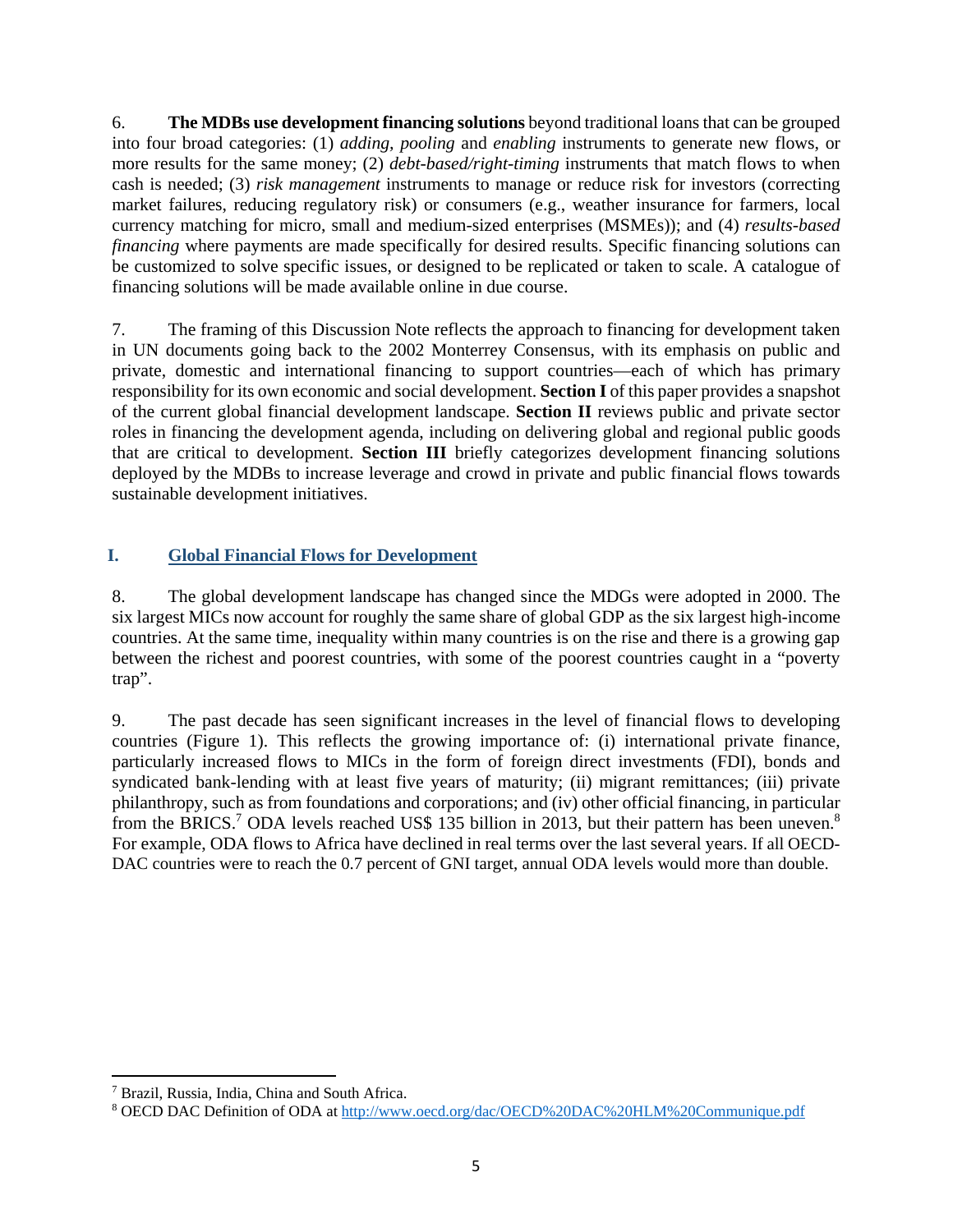

# **Countries**

## **Figure 1**: **Financial Flows to Developing Figure 2**: **Composition of Financial Flows to Developing Countries – in 2012**

Note: ODA=Official Development Assistance; OOF=Other Official Flows; LMICs=Lower Middle Income Countries; UMICs =Upper Middle Income Countries; LDCs= Least Developed Countries*. Source: OECD*

10. A new development finance architecture has emerged across countries at different stages of development, presenting specific financing challenges and opportunities (Figure 2). ODA remains a significant source of finance for LICs and fragile and conflict states (FCS). While the share of ODA in overall external financing for Upper Middle Income Countries (UMICs) is relatively small—they now rely primarily on private flows (FDI and bonds)—they receive 40 percent of ODA grants, given significant and persistent poverty and inequality within many of these countries. As LICs lose access to concessional loan funding, they show a pattern that is of concern, where growth is constrained because domestic taxes and foreign private and market-related public borrowings do not expand enough to compensate for declining ODA flows.<sup>9</sup> Debt sustainability, an essential condition for robust growth, can also become an issue.

11. Beyond the financial flows depicted in Figure 1, domestic resource mobilization (DRM) has increasingly become a key source for funding national development plans. Reflecting positive global growth trends, DRM of emerging and developing economies amounted to US\$ 7.7 trillion in 2012. That is, developing country treasuries now receive over US\$ 6 trillion more each year than in 2000,<sup>10</sup> helping lower aid dependency and raise creditworthiness in many countries. However, increasing revenue mobilization remains a challenge for many governments, particularly in LICs. Moreover, some of the recent revenue gains in LICs reflect increased global demand for natural resources, and remain volatile.

12. In a post-2015 world, ODA and DRM will remain essential to accelerating economic growth and lifting people from extreme poverty, particularly in many LICs where private investment remains limited. However, they will not be enough to finance the global ambitions of the SDGs. Increasing amounts of private resources, such as FDI, bond issuance, and financing from institutional investors, will have to be mobilized. The challenge—against a backdrop of cautious market investment—will be

<sup>&</sup>lt;sup>9</sup> "Financing the post-2015 Sustainable Development Goals," Kharas, Prizzon and Rogerson, 2014

<sup>&</sup>lt;sup>10</sup> "Financing for Development Post-2015," World Bank, 2013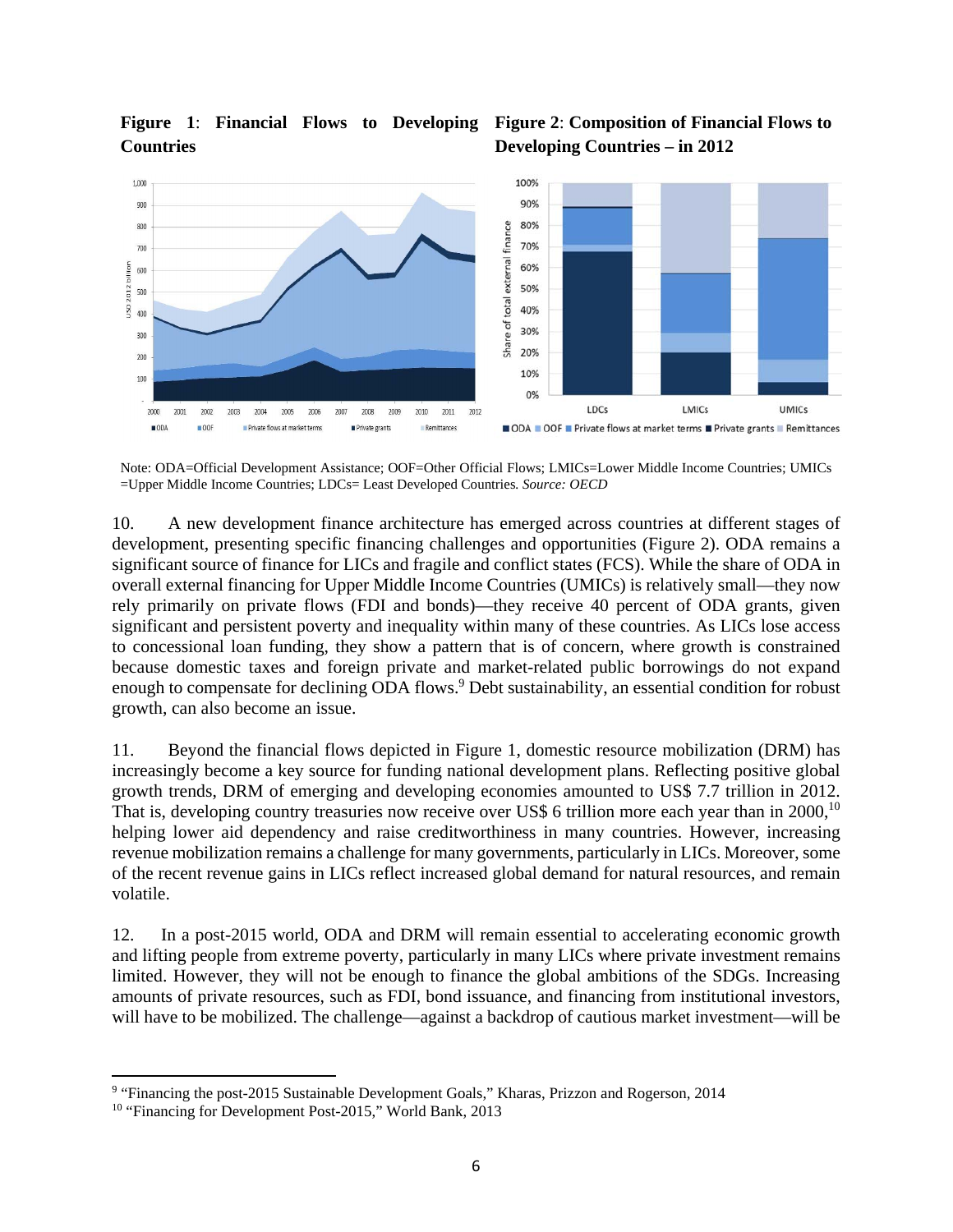to shift current development financing and investment patterns. In moving forward, better and smarter ODA can help catalyze and leverage financing from these diverse sources towards the SDGs.

## **II. Sources of Development Finance**

## **A. Strengthening Domestic Resource Mobilization and Public Expenditures**

13. For most countries, DRM is the largest resource available to fund their national development plans. A country's ability to mobilize domestic resources and spend them effectively—at the national, sub-national and municipal levels—lies at the crux of financing for development.

14. Countries must lead in mobilizing and spending their domestic resources. Effective domestic public policy helps increase equity (including gender) through poverty eradication, providing public goods and services, and, at the national level, managing macroeconomic stability. It also reinforces a country's ownership of public policies, reduces aid dependency and can raise creditworthiness. However, measures to improve DRM and public expenditures can vary across countries, and their implementation may be beset by political economy constraints.

15. Experience has shown that the combination of technical assistance and increased financing for capacity building can play a vital role in strengthening DRM and increase public expenditure efficiency and effectiveness. As countries commit to strengthening their efforts in these areas, it is important that the MDBs and the IMF, in line with their differing expertise and experience, be in a position to support them. Key engagement tools include policy lending and technical advice, institutional capacity building, coordination and research.

## **1) Domestic Resource Mobilization – increasing available public funds**

16. Tax ratios in LICs (revenue as a share of GDP) have been on a modest upward trend since the turn of the century, showing marked resilience during the global financial crisis in most countries (Figure 3). Experience has varied across countries and regions, but now around half of all developing countries have tax to GDP ratios above 15 percent. By the same token, the other half do not achieve this fairly modest tax-GDP ratio, suggesting that there is significant scope and need to do more.<sup>11</sup>

 <sup>11</sup> IMF, 2011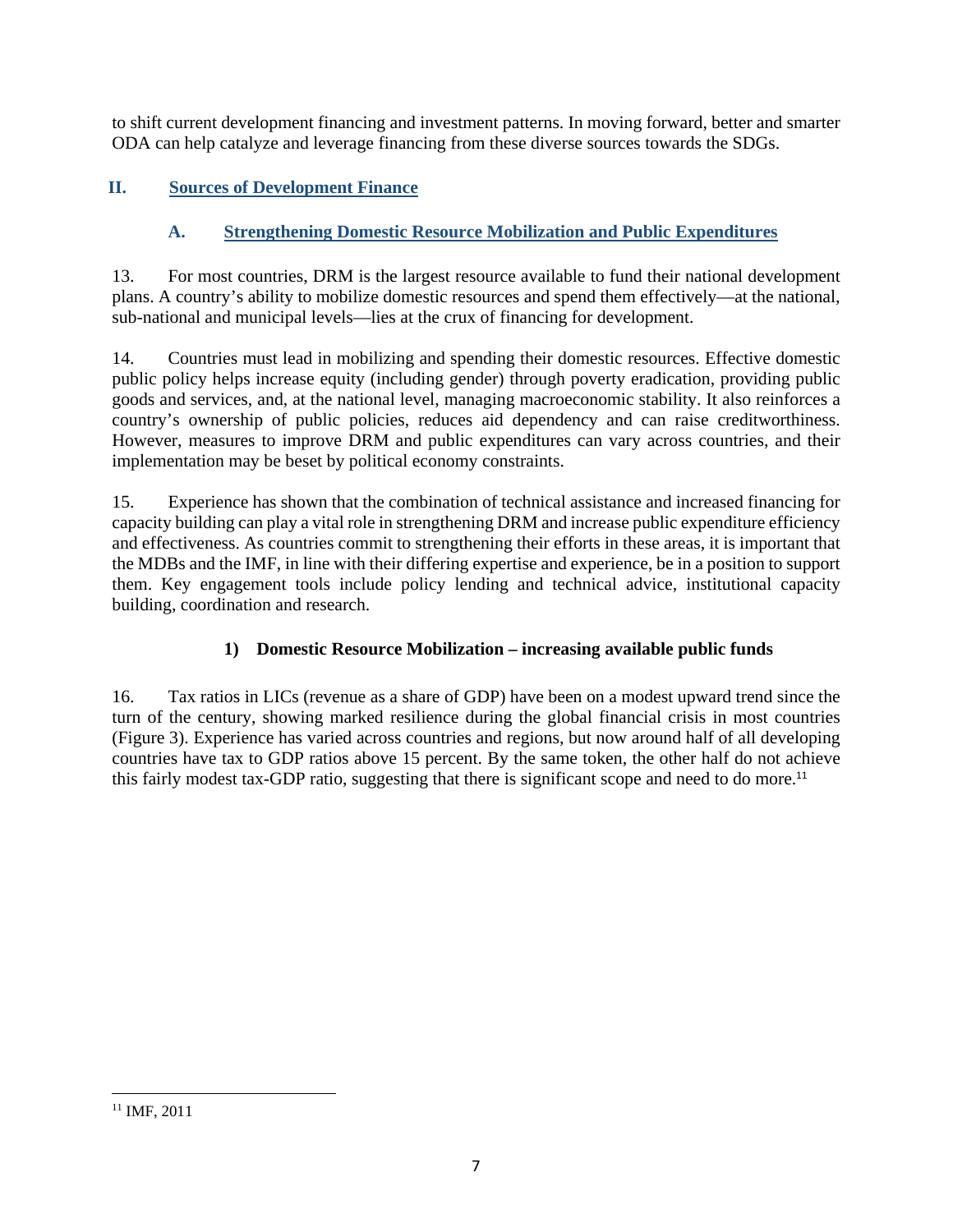**Figure 3**: **Trends in Tax Ratios in Developing Countries** 





Source: IMF data. Note: Low income and lower middle Source: IMF data. Note: Excludes resource-rich countries. income countries only.

17. It is not only the level of taxation that matters, but also its structure—which can have powerful effects on both efficiency and fairness. On this, the key trends<sup>12</sup> have been a continued increase in revenue from the value-added tax (VAT), a continued decline in tariff revenues, and a resilience (to some extent surprising, as will be seen) of revenue from the corporate income tax (CIT). The continued weakness of the personal income tax (PIT) also stands out. While it makes little sense to look at the progressivity of the tax system without also taking into account the distributional impact of the spending it finances, it is nonetheless a concern that the tax instrument that most directly addresses equity concerns remains underdeveloped.

18. Revenue targets are widely used and can play a useful role in galvanizing DRM. But a singleminded focus on levels collected, without paying adequate attention to the tax structure that produces these revenues, would be misplaced: development needs are unlikely to be best served by, for instance, denying or delaying VAT refunds which distorts economic activity, or increasing tax rates on trade which discourages trade openness and growth.

19. *Challenges.* Many of the challenges developing countries face in boosting revenues are longestablished. These include: compliance problems in dealing with the hard-to-tax (not only small businesses but also, for instance, professionals); reduced tariff revenues due to trade liberalization, including regional integration; weak revenue administrations, low taxpayer morale and poor governance (corruption indicators are strongly associated with low revenue); and shallow use of financial institutions, potentially a valuable source of tax-relevant information.

20. Another set of challenges—far from new, but now more widely recognized—is posed by tax avoidance activities of international corporations. These are the subject of the ambitious G20-OECD Action Plan on 'Base Erosion and Profit Shifting' (BEPS), which is intended to bolster the international tax system. These challenges are no less important for developing countries than for advanced economies: the former are, if anything, more reliant on CIT revenue (Figure 4). Single tax cases can

 $12$  More recent data confirm the continuation of these trends, which are discussed in IMF, 2011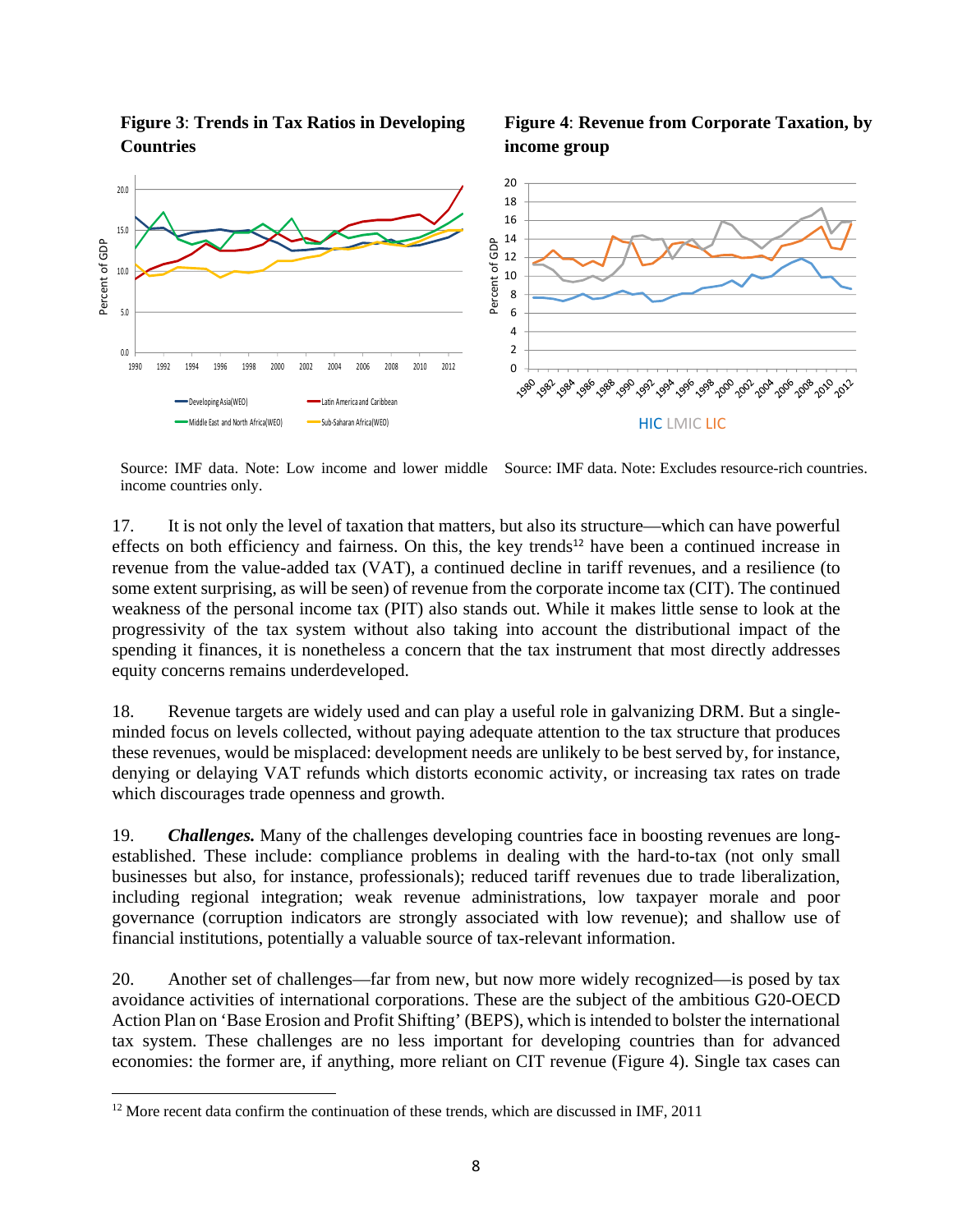represent a significant proportion of all tax revenue; and the evidence points to the importance of spillovers from tax policy measures in other countries.<sup>13</sup> It is critical that the avenues now being developed by the OECD and others for the direct participation of developing countries in the BEPS process are fully exploited, and that the shaping of the international tax system is sensitive to their particular circumstances and capacities. Finally, even a successful outcome to the BEPS process, in terms of addressing some of the most egregious forms of tax avoidance, may not address the deeper challenges to revenue collection posed by international tax competition.

21. Current international initiatives to promote exchange of information (EOI) between tax administrations can potentially enhance the enforcement capacity of national tax administrations, including in taxing residents' holdings of assets abroad. As with BEPS issues, however, it will be important to be realistic as to the likely revenue gains from these sources and retain focus on core efforts to improve domestic tax systems and administrations.

22. An area of importance is the category of resources known as "illicit financial flows". There is no agreed definition of what constitutes illicit flows. In general, the focus is on: the proceeds of commercial tax evasion; revenues from criminal activities; and public corruption. Each of these components, as well as a number of their sub-components, raises different issues that need to be addressed differently as appropriate. While the amount of money lost to "illicit financial flows" is hard to verify, available evidence emphasizes that the amounts are significant and pose systemic problems, particularly in resource-rich countries and FCS. With respect to transparency, civil society can play an important role in creating and raising trust in public institutions, which indirectly encourages investment. Citizen engagement can help both increase DRM and better channel it to development outcomes.

23. One area where new tax initiatives will be needed is in containing the adverse environmental impact of some forms of economic activity, through taxes that "get prices right" in terms of fully reflecting environmental costs. Calibrated taxation of energy prices will be particularly important in containing the extensive local pollution damage and congestion problems in many developing countries, as well as in reducing  $CO<sub>2</sub>$  emissions.

24. In addition to tax and revenue initiatives, mobilizing domestic financial resources through increased domestic borrowing has been a trend in emerging market economies over the last decade. Within the context of a prudent medium-term fiscal framework and public debt management strategy, countries may have room to mobilize additional resources from this source as their economies expand. In addition, when managed appropriately, such borrowing has a catalytic impact on domestic financial sector development, as outlined in Section II-B-2 below. Caution may be in order with regard to rapid accumulation of debt and the associated risk of experiencing debt distress, which is a concern in some developing countries.

25. *The Way Ahead.* A strategy to strengthen DRM should focus on mutually reinforcing core elements: stronger administrations, simpler revenue systems, and collective action to address international tax issues, evasion and avoidance more widely. Noting and responding to significant differences among developing countries, key elements of this strategy would include (with accompanying spending measures as needed):<sup>14</sup>

 13 IMF, 2014

<sup>&</sup>lt;sup>14</sup> For instance, to protect the poorest when the VAT base is expanded.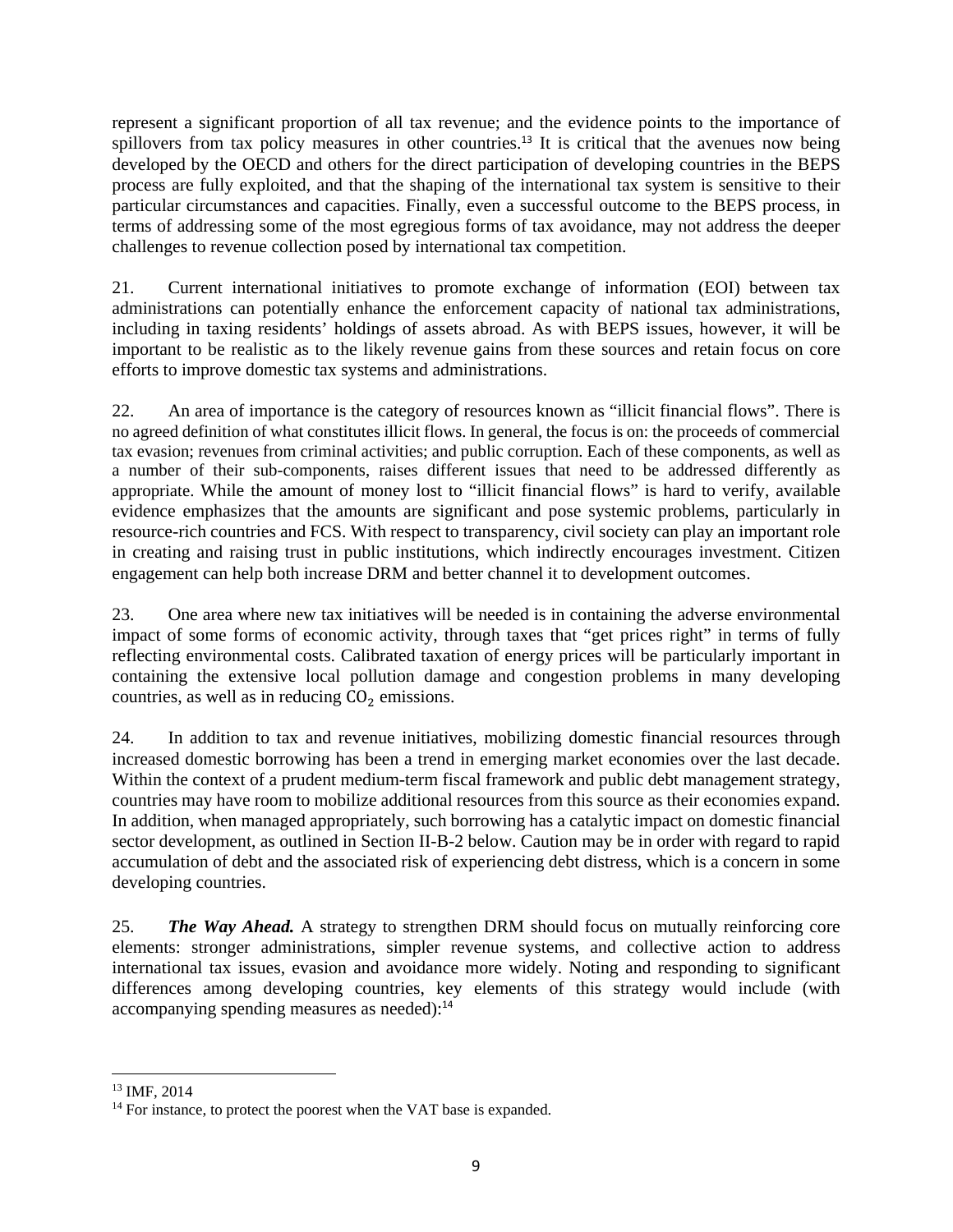- The unspectacular but critical work of building effective and trusted tax administrations;
- Eliminating exemptions and incentives that forego revenue to little useful end;
- Implementing broad-based and simple VATs, complemented with excises on a limited number of items to address other policy priorities such as public health;
- Building a broad-based and fair PIT;
- Establishing a broad-based CIT, at rates competitive by international standards;
- Implementing simplified tax regimes for micro and small enterprises;
- Designing and implementing international tax rules, in relation to both BEPS and EOI, that are sensitive to the circumstances and capacities of LICs and supported by coordinated international action; and
- Establishing fiscal regimes for extractive industries that provide investors with confidence while ensuring that revenue collections respond appropriately to changing circumstances.

## **2) Public Expenditures – improving quality and efficiency to increase development impact**

26. A second, critically important route to expand the budgetary revenues available for development financing purposes is to improve the efficiency of government spending—cutting low priority or poorly-designed spending to free up resources ("fiscal space") for additional developmentfocused outlays. With strong performance metrics and monitoring, public expenditures can have increasing impact and create higher quality, sustainable results. Outcomes can be tracked and improved over time when independent oversight structures are put in place to reinforce transparency and results. Reforms in subsidy regimes and procurement can increase public expenditure efficiency.

27. Worldwide, it is estimated that subsidies cost US\$ 1.9 trillion, or 8 percent of total government spending. Energy subsidies alone are currently estimated at US\$ 300 billion.<sup>15</sup> Beyond subsidy and procurement reform, in many countries there is also significant scope for improving public sector administration and the efficiency of state owned enterprises. Efficiency and service delivery in the social sectors could be improved by more systemically measuring outputs and outcomes across service providers, and by targeting social spending more effectively. Developing countries have a good opportunity to learn from experience and evaluative work by embracing the ongoing "big data" revolution.

28. *Challenges*. Planning capacity in many countries is often inadequate. Policy implementation is often impaired by poor expenditure control, inadequate accounting systems, poor cash management, inadequate financial reporting, and poorly motivated staff. Poor policy design can give insufficient attention to setting appropriate incentives, relying unduly on the efficacy of centralized direction. Political economy concerns may be important. For example, political sensitivities including public resistance to the elimination of untargeted price subsidies (such as inefficient fuel subsidies) have prevented the shift to more efficient, narrowly targeted subsidies even when they are designed to protect the most vulnerable.

 <sup>15</sup> IMF, 2014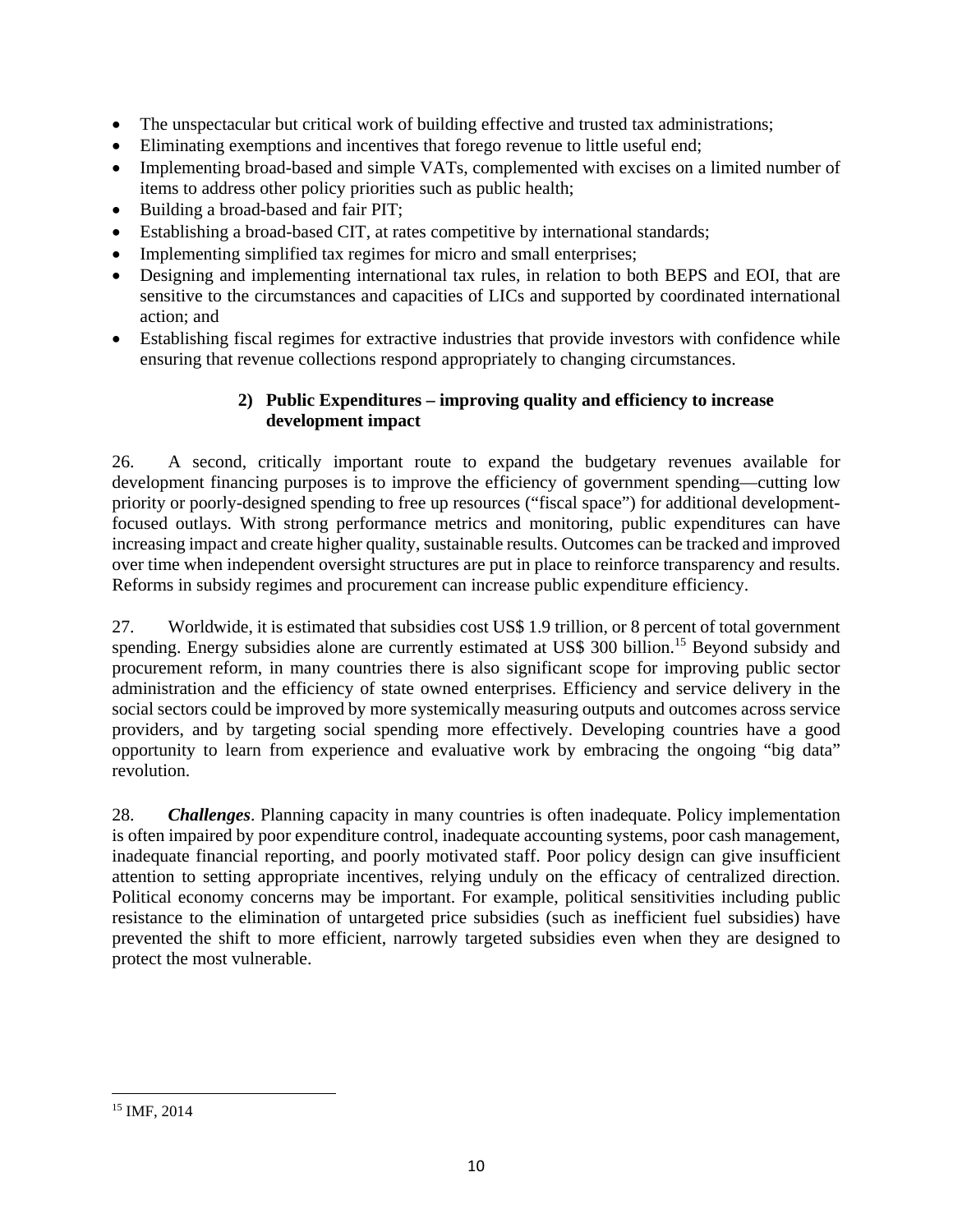29. *The Way Ahead*. Reform efforts should follow key principles, including a) using targeted rather than across-the-board spending cuts, and b) for social spending, replacing generalized transfers (e.g., price subsidies) with targeted income transfers, accompanied by improvements in the core area of budget execution. This includes cash and treasury management to avoid cash bottlenecks and lower funding costs. Other important areas include:

- Developing evidence-based public programs, policies and public sector performance metrics (and investing in country data and national statistical systems);
- Enhancing public investment management capacity;
- Reducing and eliminating energy subsidies, and setting prices that internalize the environmental harm of energy use;
- Strengthening independent oversight arrangements, including in the areas of citizen participation, supreme audit institutions and parliaments;
- Strengthening public sector pay, performance and ethics;
- Developing nationwide fiscal responsibility laws that address inter alia frameworks for sustainable sub-national borrowing (relevant to section 3 on subnational finance); and
- Improving gender targeting of public expenditures.

## **3) Subnational Finance – vital link to the SDGs**

30. The role of subnational governments in delivering public goods and services is becoming increasingly important to achieving development goals, as more responsibilities for public investment and the provision of goods and services are transferred to states, provinces and cities. Notably, cities are central to the climate change issue: over 70 per cent of global GHG emissions and energy consumption occur in cities.16 Transparent and prudent local financial management is critical for the integrity of the local public sector and to build and retain the trust of local residents.

31. *Challenges***.** Sub-national governments typically rely heavily on transfers from the central government, collecting limited tax revenue for themselves. They often have limited flexibility with respect to both investment and expenditure decisions and limited independence with respect to financing options. Capacity weaknesses are usually more significant than at the national level, including the quality of governance and efficiency of spending.

32. *The Way Ahead***.** The scale of decentralization and the extent of delegation of powers to subnational governments varies markedly, and an unfinished agenda remains in many countries. Areas of focus include:

- Strengthening the capacity of local governments, including to raise their own revenues, to manage expenditures (including investment programming) and service delivery, and to borrow and manage debt prudently;
- Developing inter-government fiscal transfer arrangements that take into account investment needs of sub-national governments, equalize fiscal capacity and expenditure needs across levels of government, and clearly delineate spending responsibilities between the different layers of government;

 <sup>16</sup> "Financing the Transition: Sustainable Infrastructure in Cities" Z/Yen Group and WWF, 2015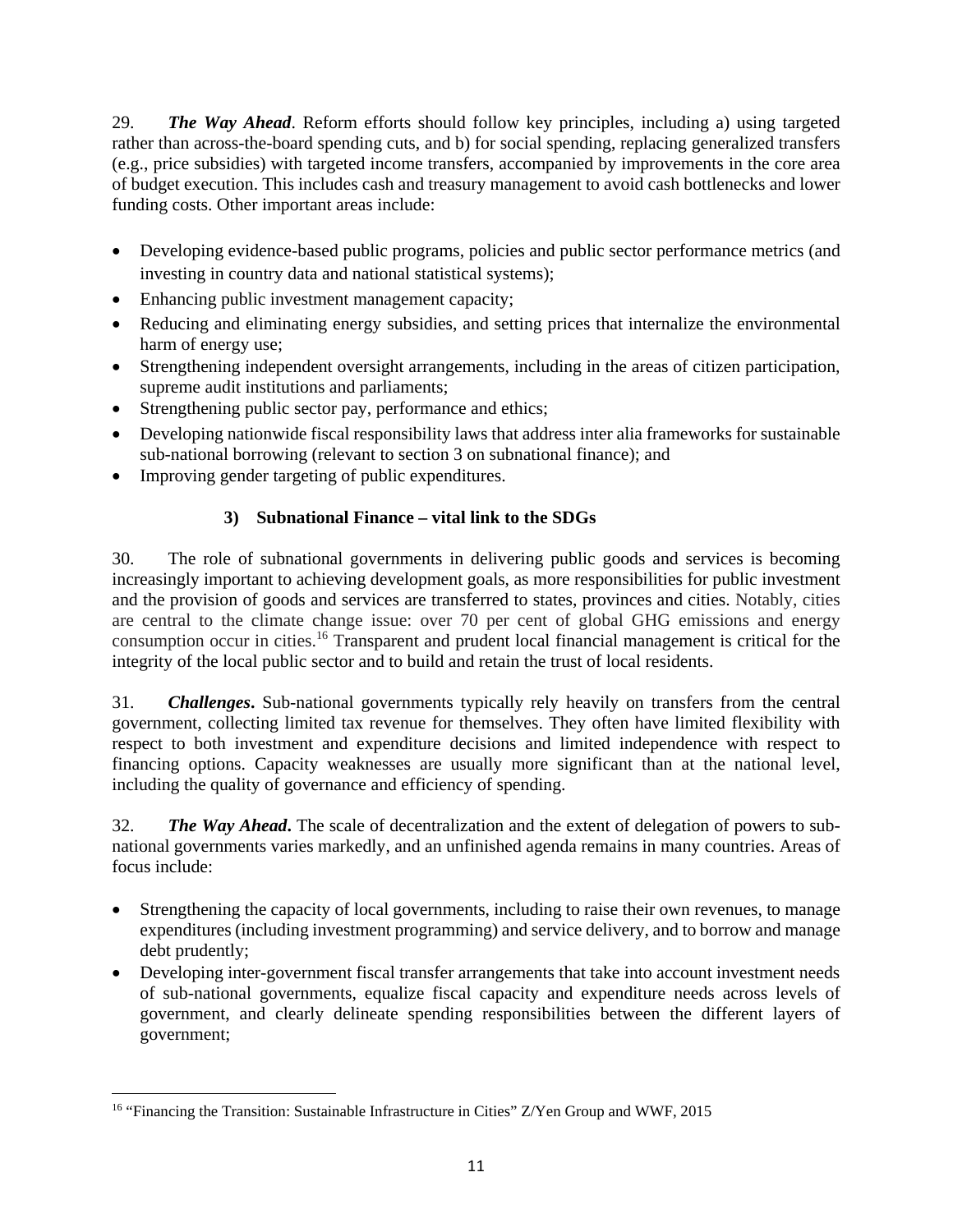- Implementing user-pays approaches that reduce the financing gap between the cost of needed investments and the level of revenue generation from users, while respecting affordability constraints; and
- Promoting access to long-term finance to minimize risks in the lifecycle of infrastructure investments.

#### **4) Policy Guidance and Technical Assistance – expanding support to public resource mobilization and expenditure**

33. New diagnostic tools are being developed for tax administration, public expenditure efficiency, financial integrity to combat corruption, and debt management to support countries in taking the lead with mobilizing their domestic resources. To provide increased support to developing countries in their efforts to enhance country capacity in these areas, the MDBs and the IMF commit to:

- Improve coordination with each other, donors and client countries in the provision of policy guidance and capacity building services for DRM and public expenditure to address the "way ahead" measures described in this section.
- Strengthen collaboration on international tax issues with the OECD and the United Nations;
- Support policy networks at the sub-regional, regional and global level, to share experience and good practices, and knowledge and standards for domestic reform efforts;
- Scale up practicable guidance and tool-kits in key areas, e.g. cost/effectiveness analysis in adopting and assessing tax breaks and subsidy reforms and regular review of assumptions and impact
- Support the adoption of sound practice guidelines and analytical tools in the area of public debt management; and
- Enhance collaboration in supporting countries and facilitate inter-agency planning, in sharing tools, standards, and analysis for capacity building to improve data and statistical systems to monitor tax collection and the impact of public expenditures.

## **B. Engaging and Incentivizing Private Finance**

34. The private sector will play a pivotal role in financing the post-2015 development agenda. As recognized in the Monterrey Consensus, private investment underpins economic growth, know-how and technology transfer, job creation, and productivity gains. Ultimately, functioning, self-sustaining private sector markets that respond to economic demands are central to the sustainability of development gains.

35. The drivers of private finance are distinctly different from the motivations of domestic public finance. Private sector firms seek investment opportunities based on risk-return considerations. To be effective, public sector measures to encourage private investment need either to decrease perceived risk or increase anticipated returns. Governments play a critical role in providing a conducive investment climate through supportive governance structures, competition policy, hard and soft infrastructure and instruments that foster healthy, commercially sustainable markets.

36. At the same time, businesses realize that unmet societal needs, not just economic needs, define markets. Consequently, business success occurs alongside societal progress. Risk-return considerations increasingly take into account, for instance, the need to ensure sustainability throughout supply chains, and the benefits of increasing the customer base to include unserved customers at the base of the pyramid. More and more examples of business solutions to development challenges are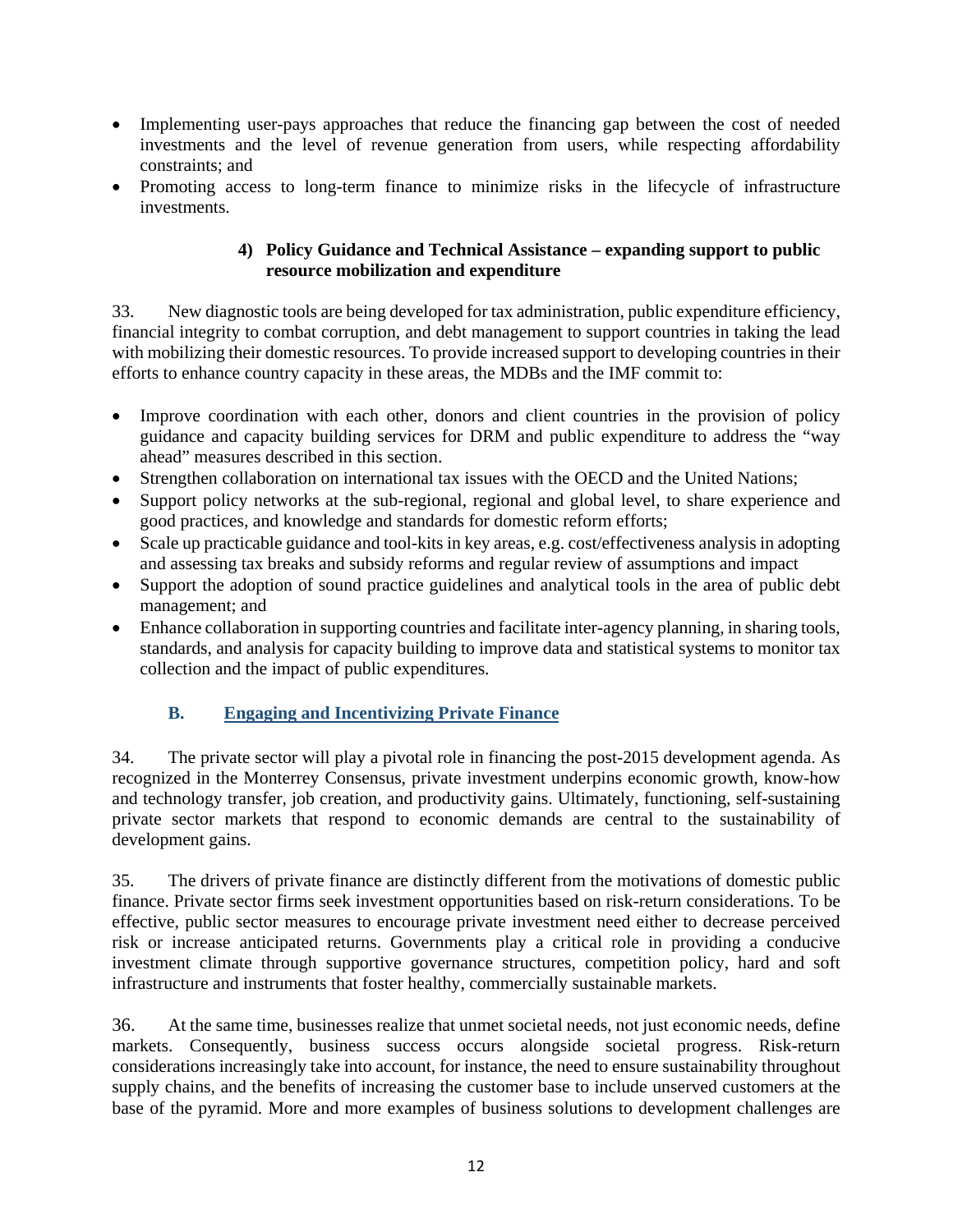surfacing to demonstrate how private business can deliver profit and development impact simultaneously. A growing class of international investors make investment to generate measurable positive social or environmental impact alongside a financial return.

37. The overarching context for MDB and IMF engagement to support private development finance is based on policy guidance to countries to build strong macroeconomic and investment climates; and for the MDBs, leveraging and crowding in private investment in their capacity as innovators, intermediaries and co-investors, based on their principles of engagement.

38. *Role of MDBs and the IMF: policy guidance to countries*. A supportive business environment and a sound macroeconomic framework are critical to attract private capital flows, including foreign direct investment. Private finance flows more readily to markets when policymakers establish a predictable, transparent, and conducive investment climate that provides opportunities and incentives for firms to invest productively. The policy measures to attract investment vary according to country needs and circumstances, but can include:

- A clear and predictable tax regime;
- Reasonably open trade policy;
- A sound monetary policy framework and sustainable exchange rate policy;
- Streamlined and consistent administrative and regulatory processes;
- Predictable investment framework and rule of law;
- A regulatory framework that supports open competition and well-functioning labor markets; and
- Structures that support entrepreneurship and innovation.

39. Many countries are making progress on improving their investment climate, but challenges remain. At the interface of the public and private sectors, MDBs and the IMF contribute to legal and policy reforms and programs to improve the investment climate, and, for MDBs, acting as technical advisers and as honest brokers between commercial interests and policymakers. MDBs can build platforms connecting private sector corporations and financial institutions with policymakers and official agencies, to identify and put in place or revise the most important policies.

40. *MDB principles of engagement.* MDBs work on the ground to support the full life cycle of investments—from advice on sectoral and business climate reforms, to project preparation, transaction structuring and financing, implementation, and monitoring and evaluation of development impact. The fundamental approach of MDBs is to identify areas of market failure or areas where markets are yet non-existent, and then to structure commercially viable projects in these areas. MDBs work to provide the necessary incentives (political comfort, appropriate pricing structures, regulatory advice, advisory funds, risk sharing, co-investments, etc.) to address risk-return requirements of the private sector while encouraging inclusion and high standards.

41. For MDBs, mobilizing private finance must avoid undermining the formation of sustainable markets. Principles developed by international finance institutions guide successful engagement with the private sector:

- Ensuring that MDB support of the private sector provides a contribution beyond what is available from the market;
- Catalyzing actions and investments by other market participants as much as possible;
- Supporting projects that are commercially sustainable;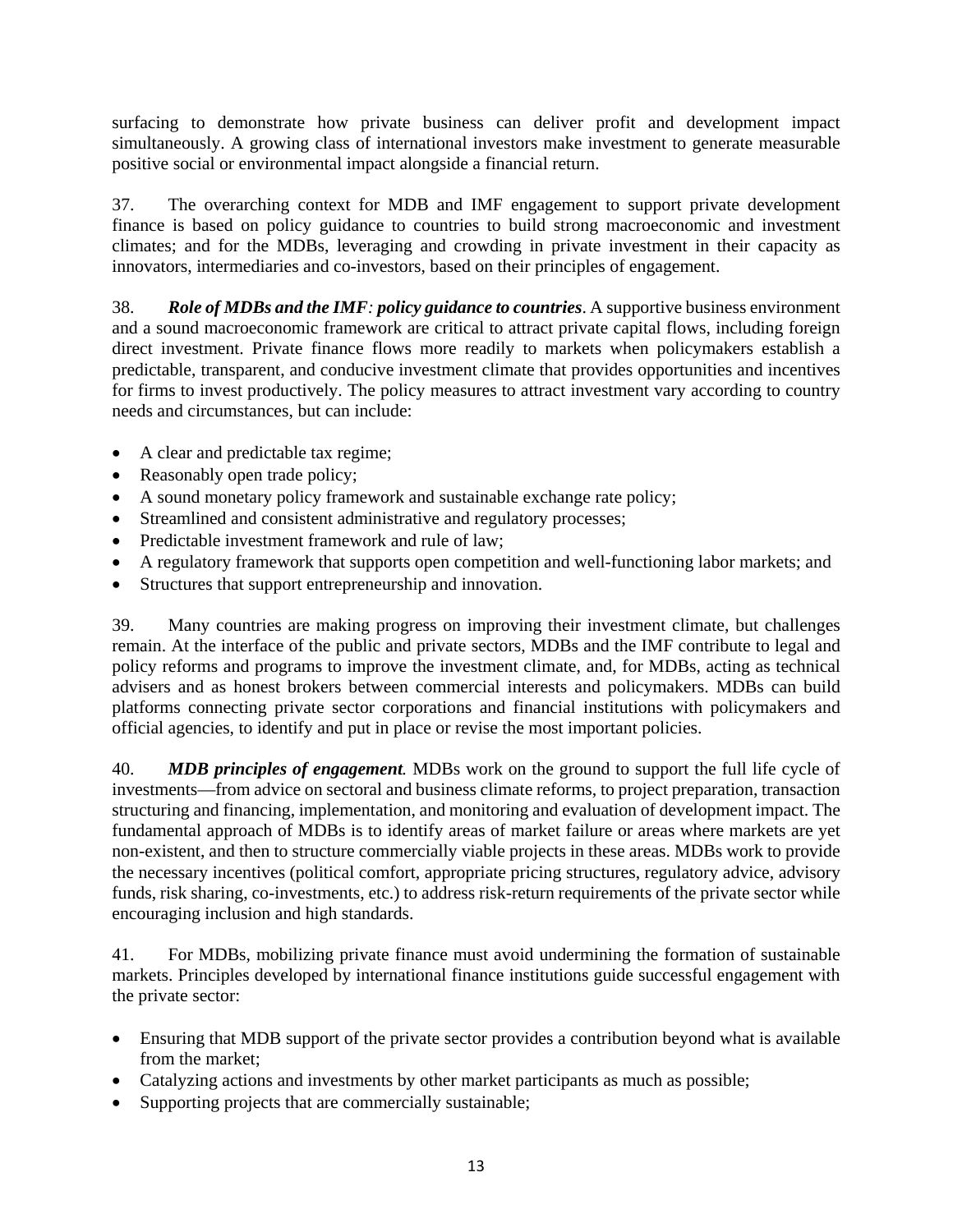• Reinforcing markets;

- Promoting high standards in areas such as transparency in project award, procurement, and safeguards; and
- Promoting gender equality and women's full participation as economic agents.

42. The engagement principles are applied sensibly. For example, in some instances it may be important to support projects that will not be commercially sustainable, at least in the near term. Subsidies or concessionality may be justified when there are clearly identified market or institutional failures, such as when costs related to certain externalities are not internalized (e.g. CO<sub>2</sub> emissions, congestion delays, and road accidents). In these cases, concessional or blended finance, used transparently and designed to be phased out over time, can be supportive of sustainable private sector development.

43. Within the context of a supportive investment climate and strong principles for engaging with the private sector, there are a number of critical areas where MDBs can strengthen private capital flows in support of development, discussed below.

## **1) Enhancing project preparation and risk mitigation to catalyze investment flows**

44. *Challenges.* The regulatory changes in response to the 2008 global financial crisis improved global financial stability, but also have had some unintended negative consequences, reducing incentives for large multinational financial institutions to invest in developing countries. Large banks were particularly affected; institutional investors need to step in, but this won't occur automatically. Existing and emerging pools of capital (such as sovereign wealth funds, insurance company resources and pension funds) could be important financing sources for emerging markets, particularly for large infrastructure and energy investments. Impediments to tapping these sources include a dearth of wellprepared, bankable projects with suitable risk/return profiles, a lack of certainty in many countries due to policy changes and reforms needed to sustain private investments (especially pertinent to the longlived infrastructure sector), and a lack of capacity among institutional investors to evaluate and monitor individual project risk.

#### 45. **Along with direct financing and investment (and often by mobilizing non-reimbursable resources from donor–funded trust funds), MDBs can provide technical and financing services** to alleviate these obstacles:

- *Project preparation support* MDBs work in every region to build up a pipeline of bankable, investment-ready projects. Dedicated Project Preparation Facilities at the national, regional and global levels provide technical expertise to shorten timelines, ensure project structures are appealing to investors and financiers active in the sector, and help address regulatory and policy environment issues important to potential investors.
- *Credit enhancement and risk mitigation* MDBs have a role to play as client governments and official entities engage at the individual project level to mitigate risks and support innovative financing. This role may involve bringing together public and private sector partners and developing individual Public-Private Partnership (PPP) transactions<sup>17</sup> with relevant guarantees.

<sup>&</sup>lt;sup>17</sup> Public-Private Partnerships are an important example of where an effective and supportive business enabling environment is fundamental to success. *World Bank Group Support to Public-Private Partnerships: Lessons from Experience in Client Countries,* WBG Independent Evaluation Group, 2014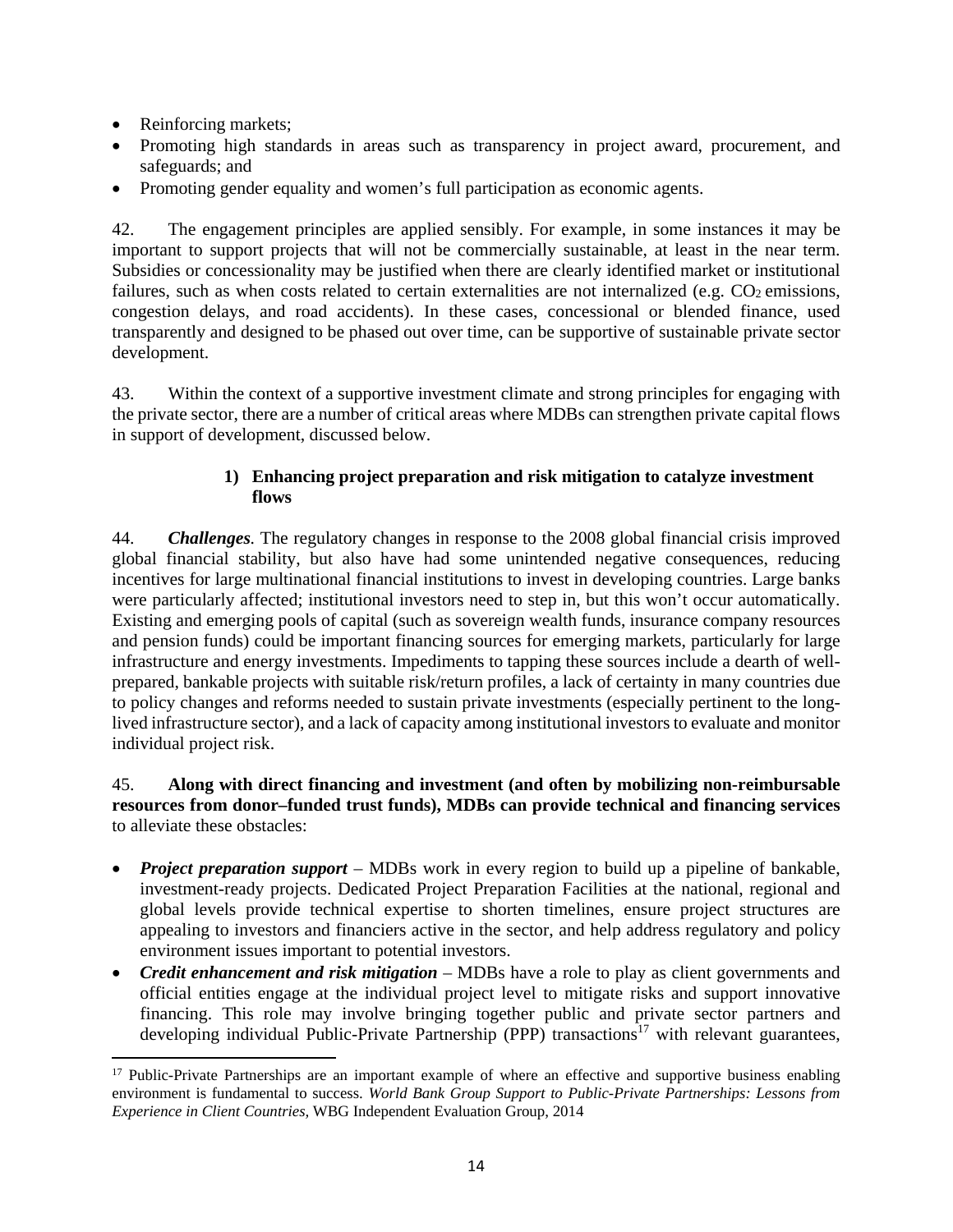risk insurance, blended finance, and other risk mitigation measures (e.g. structured finance, tapping investors with higher risk tolerance for instance through diaspora bonds). Many programs along these lines have been successfully implemented, and sharing South-South and Triangular knowledge via MDBs can be a significant way of scaling successful models.

 *Pooled vehicles* (or co-investment platforms) can be structured (with MDB expertise, financing and/or management) at the national and multilateral levels. Pooled vehicles help catalyze private capital, reducing individual investor costs for project preparation and execution. They provide credit enhancement and allow risks to be shared with official entities, and are a source of project structuring advice to strengthen project pipelines. Investors can participate in MDB loans and equity portfolios, or infrastructure funds and platforms.

## **2) Promoting local capital markets and facilitating greater access to local currency finance**

46. *Challenges.* Local currency sources of finance are essential for private business and governments to avoid the risks associated with foreign currency borrowings. Emerging market local currency options (especially government bond markets) have been growing rapidly, but remain heavily concentrated in a few countries. Many developing countries lack well-functioning, liquid local currency bond markets and other local currency vehicles, particularly corporate bond markets.

## 47. **MDBs and the IMF play multiple roles**:

- *Directly providing local currency finance* to unhedged or vulnerable borrowers and their intermediaries. These activities depend on the ability of MDBs to access sources of local currency. Depending on the size of the market, MDBs can provide local currency financing through swap markets, issuance of local currency bonds, or in less developed markets, mechanisms arranged with central banks.
- *Building up domestic capital markets*. MDBs and the IMF encourage wider participation in domestic capital markets by providing technical and policy advice on institutions and regulations. MDBs also provide various forms of credit enhancement, structured finance, and hedging solutions to increase the attractiveness of bond offerings. In appropriate circumstances, MDBs develop regional bond funds that can provide greater operating scale to lower costs and diversify risks. Other important MDB contributions to local capital market development include addressing information asymmetry with benchmark and market data, and expanding the domestic investor base through growth of domestic insurance and pension funds.

## **3) Supporting local banking and other domestic finance to expand reach**

48. **Challenges**. Domestic financial intermediaries—banks and non-bank financial institutions can be a vital source of stable, sustainable finance, which fosters growth and creates jobs. But with insufficient information or capacity to take on unfamiliar risks, banks and other financial intermediaries in many markets have limited incentive and ability to lend to the real economy, particularly MSMEs and under-served individuals.

 *Support for Financial Inclusion through Micro, Small and Medium Enterprise (MSME) Finance -* MDBs support financial inclusion through MSME finance and strengthening the domestic financial sector. They work through financial intermediaries such as local banks, microfinance institutions, private equity funds, and leasing companies to target under-served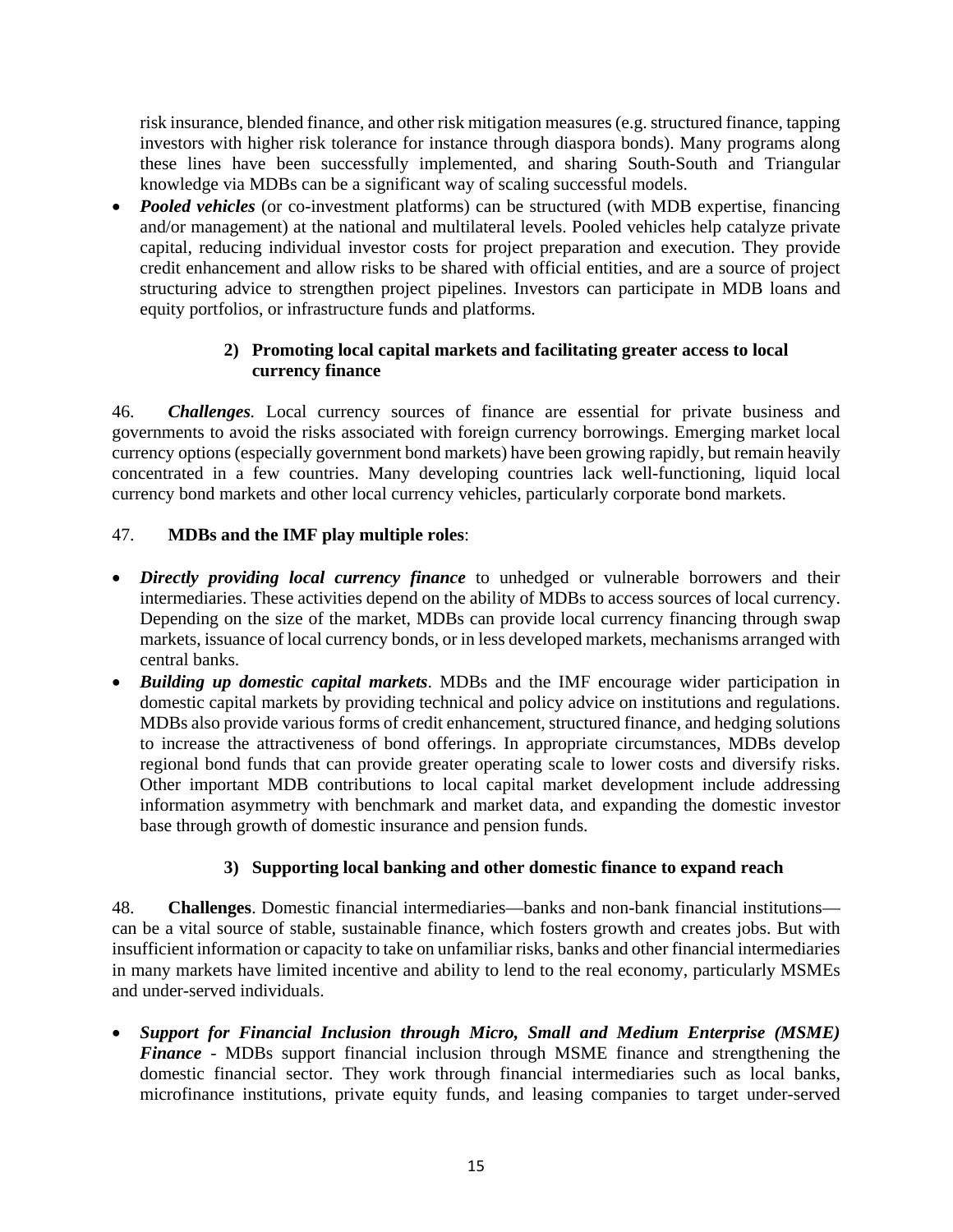customer segments. MDBs may support sound credit systems that allow banks to successfully move down-market to smaller companies; help non-regulated financial institutions to become regulated banks; promote innovative capital-enhancing debt-funding structures, such as securitization and portfolio risk-sharing; encourage the use of new lending methodologies to increase funding availability to MSMEs; provide equity injections to banks as well as to leasing and insurance companies; support regional private equity funds; and offer tailored credit lines for on-lending to MSMEs, women in business, and sustainable energy projects.

- *Enhancing financial infrastructure to encourage lending to under-served parts of the economy* - MDBs help build up deposit insurance agencies and credit bureaus, and develop new forms of collateral that allow more clients to become creditworthy.
- *Dialogue with financial regulators to promote responsible growth in financial markets –* MDBs and the IMF provide technical advice and assistance to financial regulators on how to maintain financial market stability while facilitating market deepening.
- *Working with MSMEs to help them attract private finance* Since private finance flows according to expected risk-return, assessments of the viability of MSMEs will also drive their access to finance. Thus, strengthening MSMEs to make them more credit-worthy borrowers through interventions such as enabling environment reforms and capacity building advisory services are critical.
- *Designing policies that promote financial inclusion and access to finance for individuals*  Access to basic financial accounts for individuals, women in particular, has been shown to increase the amount households save and to contribute to improvements in preventive health, productivity, and income. Technology-enabled solutions, such as mobile money accounts, can be a major factor in reducing the number of unbanked individuals. MDBs have built a significant evidence-based body of knowledge on policies to promote financial inclusion. MDB project lending in support of innovative financial models can extend financial sector reach.
- *Enhancing the flow and use of remittances*  Remittances are individual, private flows used for a range of purposes including for development goals, and they represent very substantial privateto-private resources. MDBs play an important role in measuring and monitoring remittance flows and uses, and supporting government policies that foster efficient, low-cost transfers.

## **4) Enhancing the impact of the private sector via inclusion and sustainability**

49. *Challenges.* There is a critical need for inclusive and sustainable business models. Inclusive business models that involve low-income consumers, distributors and suppliers can bring incomegenerating opportunities and provide products and services where they were previously unaffordable or unavailable. A growing number of innovative business models are reaching under-served populations in financially sustainable ways at the "base of the pyramid", representing an annual US\$ 5 trillion market (in purchasing power parity terms) with over 4.5 billion people. Meanwhile, companies are increasingly including in their long term strategies sustainability considerations related to the environment, society and governance (ESG). Companies face a more complex array of tradeoffs and risks and increasingly recognize that their ESG responsibilities are integral to their long-term financial success and development goals.

 *Support for regulatory frameworks and institutions that promote inclusive business and inclusive growth -* MDBs can help governments develop regulations and institutions that support an inclusive business environment, and can help identify characteristics of low-income market segments. MDBs use their platforms to facilitate knowledge transfer on commercially viable business models (e.g. supporting South-South replication of proven business models) and can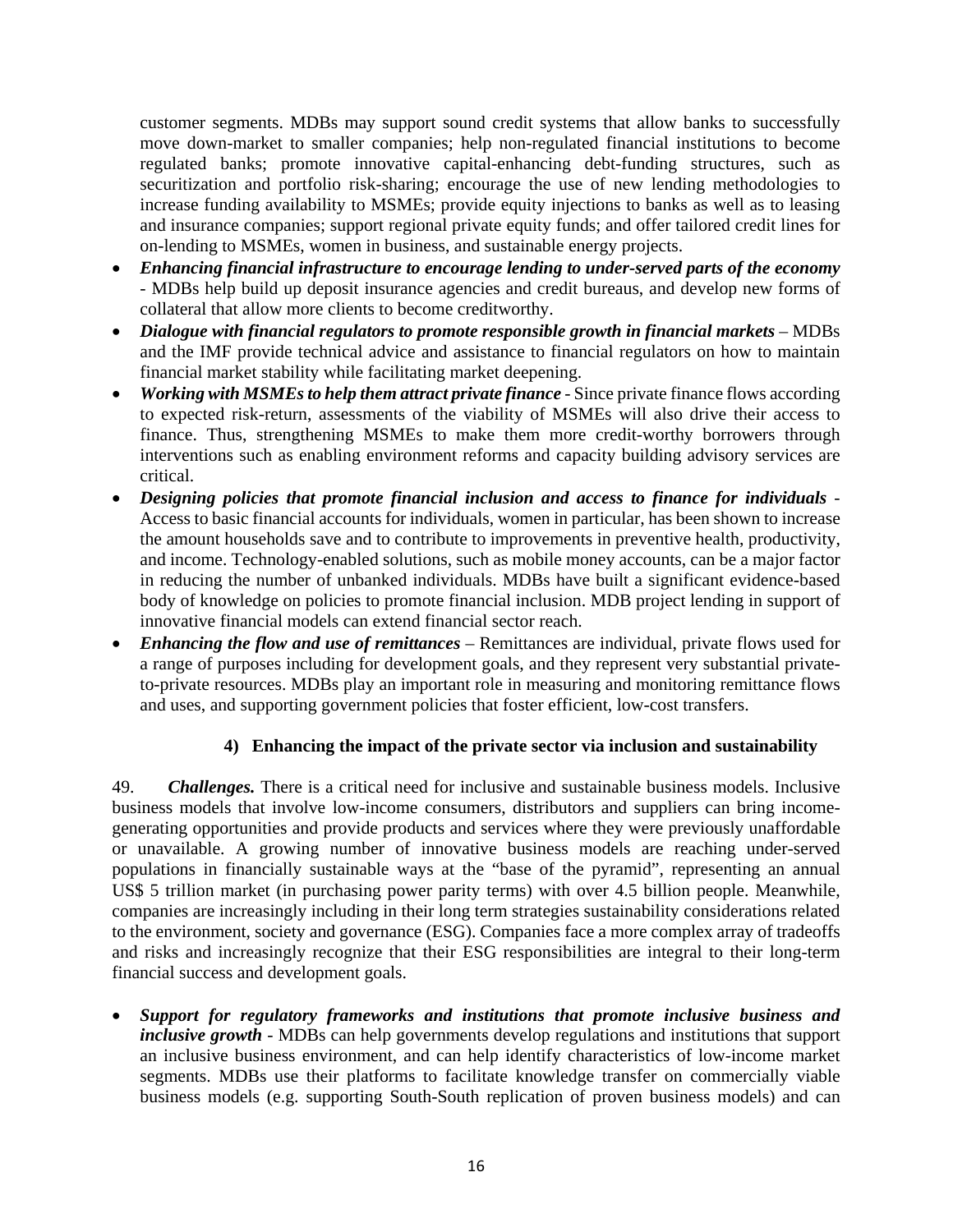provide financing for innovative approaches. Support from official actors is critical to help the private sector broaden its inclusive growth.

- *Building sound economic and regulatory frameworks to incentivize climate-friendly, resourceresponsible entities -* The public sector plays an important role in introducing sound economic and regulatory frameworks, for example, creating price signals that provide incentives for cleaner entities, or setting standards in climate and resource sectors.
- *Support for private sector role in addressing sustainability challenges -* Although many voluntary private sector efforts are already underway, they vary widely. MDB support of the private sector can help address sustainability challenges by 1) setting global environmental, social and corporate governance standards and requiring all companies financed to adhere to high standards; 2) financing to support or scale up enterprises that are aligned with those aims (such as projects in energy efficiency, renewable energy, climate adaptation, water efficiency and waste management); and 3) information sharing on profitable, sustainable practices in areas such as agribusiness, food security and water.

#### **5) Providing new and expanded channels to enhance private sector flows and expertise towards development**

50. The private sector can be a source of significant financial flows and expertise that MDBs can help channel towards development goals. MDBs also have a range of investment, advisory and convening capabilities that make them a strong partner for leveraging the private sector. They are increasing resources and efforts to promote development through private sector channels. Looking ahead, there are a number of opportunities for MDBs to enhance their support:

- *Building upon substantial MDB direct private sector investments -* Direct private sector investments in developing countries by MDBs have more than doubled over the last ten years, to over US\$ 30 billion in 2013 (not including syndications and other mobilization);
- MDBs strategy to expand their support for the private sector The MDBs have or are putting in place strategies to expand their focus on the private sector, and are in the process of strengthening their capabilities both to provide investment climate advice and interventions (including technical assistance at the client level), and to invest directly in the private sector;
- *Enhancing MDBs capabilities and operating model for greater impact* The MDBs are changing the way they do business and the structure of their operations in order to focus more on the private sector and to enhance the integration of public and private approaches for greater development impact; and
- *Playing an honest public-private broker role at the country-level and on the global stage MDBs* are well positioned to design public-private investment solutions.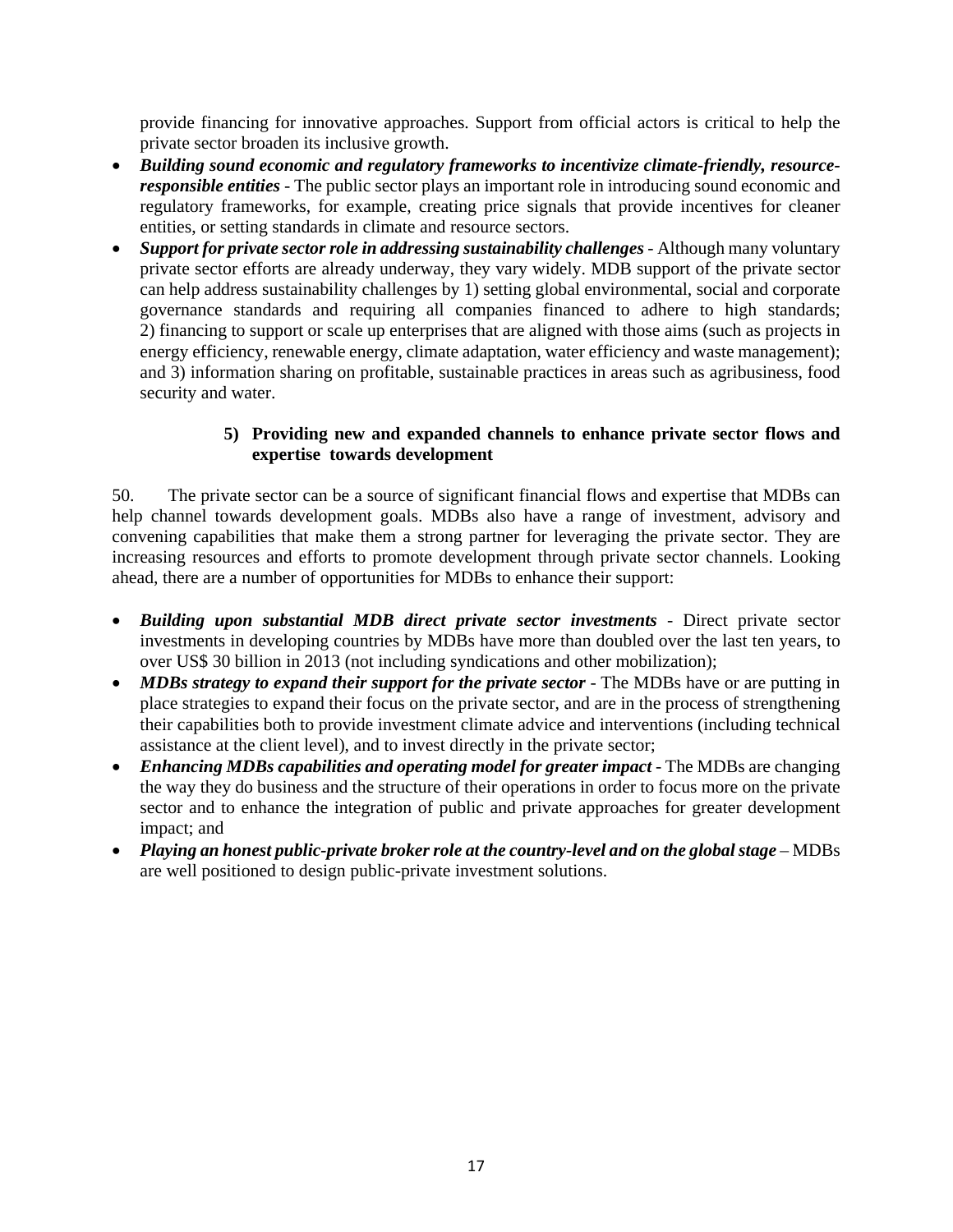### **C. International Public Finance**: **Global Issues, Regional and Global Public Goods**

51. Together with their development partners in both developed and developing countries, UN agencies, single-sector funds, foundations, civil society organizations and others, the MDBs and the IMF work to understand emerging global and regional issues and to develop ways to address them. Global issues sometimes, but not always, involve global public goods (GPGs)—public goods can be national, regional or international in nature.18

52. Global economic stability is an example of a critical international public good that no one country can deliver. In the context of a global economy that is increasingly interconnected, measures to ensure that the international economic system is resilient in the face of shocks are of central importance. Strengthening global financial and economic stability requires better coordination of regulatory policies across countries, coupled with closer dialogue among national policy-makers to ensure that spillover effects of national policies on other countries are appropriately factored into national policy-setting. Providing analytical inputs and recommendations for these discussions is a primary output of IMF multilateral surveillance. In addition, some MDBs and the IMF advise international regulatory bodies on the needs and constraints of developing countries, and also provide support and technical assistance to developing countries on how best to manage and adapt to changing financial market conditions.

53. While the spectrum of GPGs that are important for sustainable development is quite broad, progress on GPGs is usually driven first and foremost at the country level, through government and private sector action. Indeed, many of the so-called "global" or "vertical" funds created since Monterrey to tackle specific MDGs are not focused on GPGs. They are instruments that are geared toward local and national impact, including primary education, smallholder welfare, or nutrition.<sup>19</sup> The global funds that do focus on GPGs, such as climate change mitigation and immunization, also provide financing primarily through nationally based processes and structures.

54. Addressing specific issues as a global effort and mobilizing the resources to finance them can be critical to make a difference (e.g. the establishment of the Global Fund to fight AIDS, Tuberculosis, and Malaria, in response to the HIV/AIDS crisis). The MDBs have experience in establishing, managing and implementing global funds; where global financing facilities are useful, there are lessons learned from the experience of the last 15 years.

- Global funds and financing facilities may be effective where there are multi-country benefits and international consensus about the issue, the needs and the planned response.
- Where a global response is necessary, working through and alongside existing instruments and institutions to the extent feasible makes sense. Creating new funds can be costly and timeconsuming, and can further fragment the already complicated aid architecture.

<sup>&</sup>lt;sup>18</sup> "Technically, public goods are "those that share two rare qualities – non-excludability and non-rivalry, in economists' jargon. This means, respectively, that when provided to one party, the public good is available to all, and consumption of the public good by one party does not reduce the amount available to the others to consume. Traditional examples of national public goods included traffic control systems and national security – goods that benefit all citizens and national private actors but that none could manage or supply on their own initiative." *Meeting Global Challenges,* International Task Force on Global Public Goods, 2006

<sup>19</sup> *Global Funds in an Era of Aid Consolidation: What Systemic Challenges Lie Ahead?*, ODI, 2011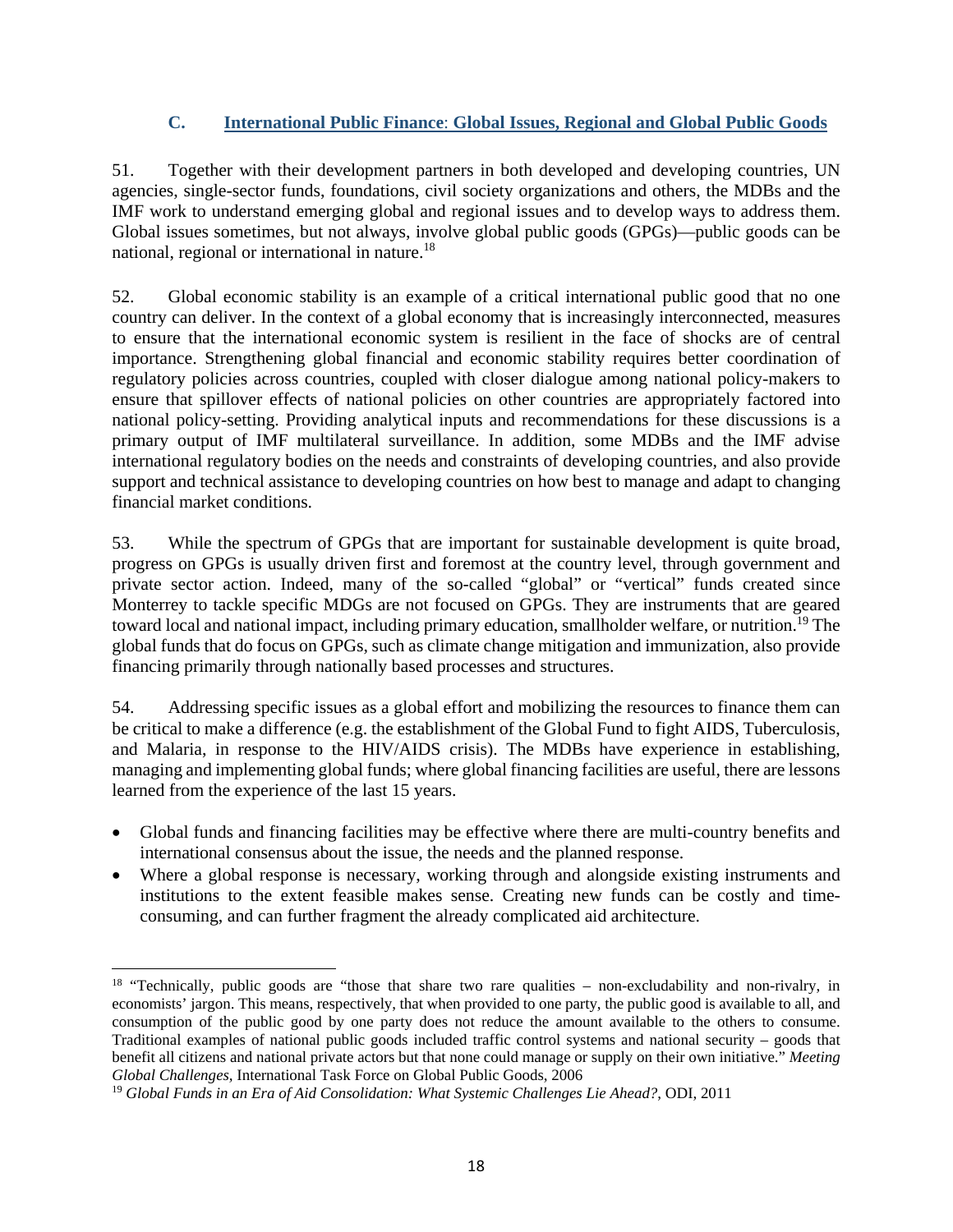When global issues need to be managed globally, coordinated and country-driven, cross-sectoral, integrated approaches remain critical. Work in one sector affects and is affected by others: education gains improve health outcomes, for example, and health gains create better students. New funds must be structured to complement and strengthen country systems and strategies.

55. Part of the core work of the MDBs and the IMF is providing analytical work and technical assistance to identify challenges and help countries find ways to address them. Identifying the critical gaps and possible solutions for the systems in each country can help develop the right strategy and plans. For example, a resilient health system that supports citizens effectively will also be able to respond more effectively to health crises, as revealed by the recent Ebola outbreak. Ultimately, when we do not invest in prevention and preparedness, catastrophic events like pandemics can have regional or global effects that are very costly.

#### **Climate Change and implications for development**

56. To avoid rolling back decades of work toward ending poverty, development processes need to build in climate change considerations. Experience has shown that well-designed development actions can capture multiple local and global benefits, such as improved air quality and health, higher agricultural productivity, and increased employment, while as addressing climate change.

57. With development finance expected to deliver sustainable results, and countries having to make strategic choices as to which of their development priorities should be supported, it is useful to look at how financing can meet development goals and deliver climate benefits.

58. **Resilient development is smart development**: Enhancing resilience (the ability of societies to resist, cope with, and recover from shocks) can reduce the impact of disasters and ensure development is robust to climate related shocks. From 1980 to 2012, disaster-related losses amounted to US\$ 3.8 trillion globally,<sup>20</sup> 87% due to weather extremes. Those communities facing the highest future poverty risk had the lowest capacity in climate risk preparedness.

59. It is critical to build climate and disaster resilience into national policies and development assistance going forward. While it is recognized that this comes with an upfront investment cost, welldesigned actions can be more cost-effective in the long run than disaster relief.<sup>21</sup> The benefits of avoided and reduced losses can outweigh investment costs on average by about four to one.<sup>22</sup> In addition, more focus is needed on ex-ante adaptation to long term climate change. Over the past two decades only 4 cents of every dollar spent on development aid was invested in defending that aid from the impact of disasters.

60. **Capturing multiple benefits for development and climate change.** Development finance can be more effective when development interventions enable climate benefits to accrue alongside other economic benefits. Many climate change mitigation actions have strong local co-benefits in terms

 <sup>20</sup> Building Resilience: Integrating Climate and Disaster Risk into Development, World Bank, 2013

<sup>&</sup>lt;sup>21</sup> Foresight: Reducing Risks of Future Disasters – Priorities for Decision Makers. Final Project Report. The Government Office for Science, London. (In all cases, a cost-benefit analysis of risk management is greatly influenced by value judgments on the discount rate, the time horizon over which benefits and costs are accrued, and the inclusion of exclusion of non-monetary outcomes, such as loss of human life), Government of the UK, 2012

<sup>&</sup>lt;sup>22</sup> Reviewing the Economic Efficiency of Disaster Risk Management. Review commissioned by the Foresight Project: Reducing Risks of Future Disasters. UK Government Office for Science, Mechler, R., 2012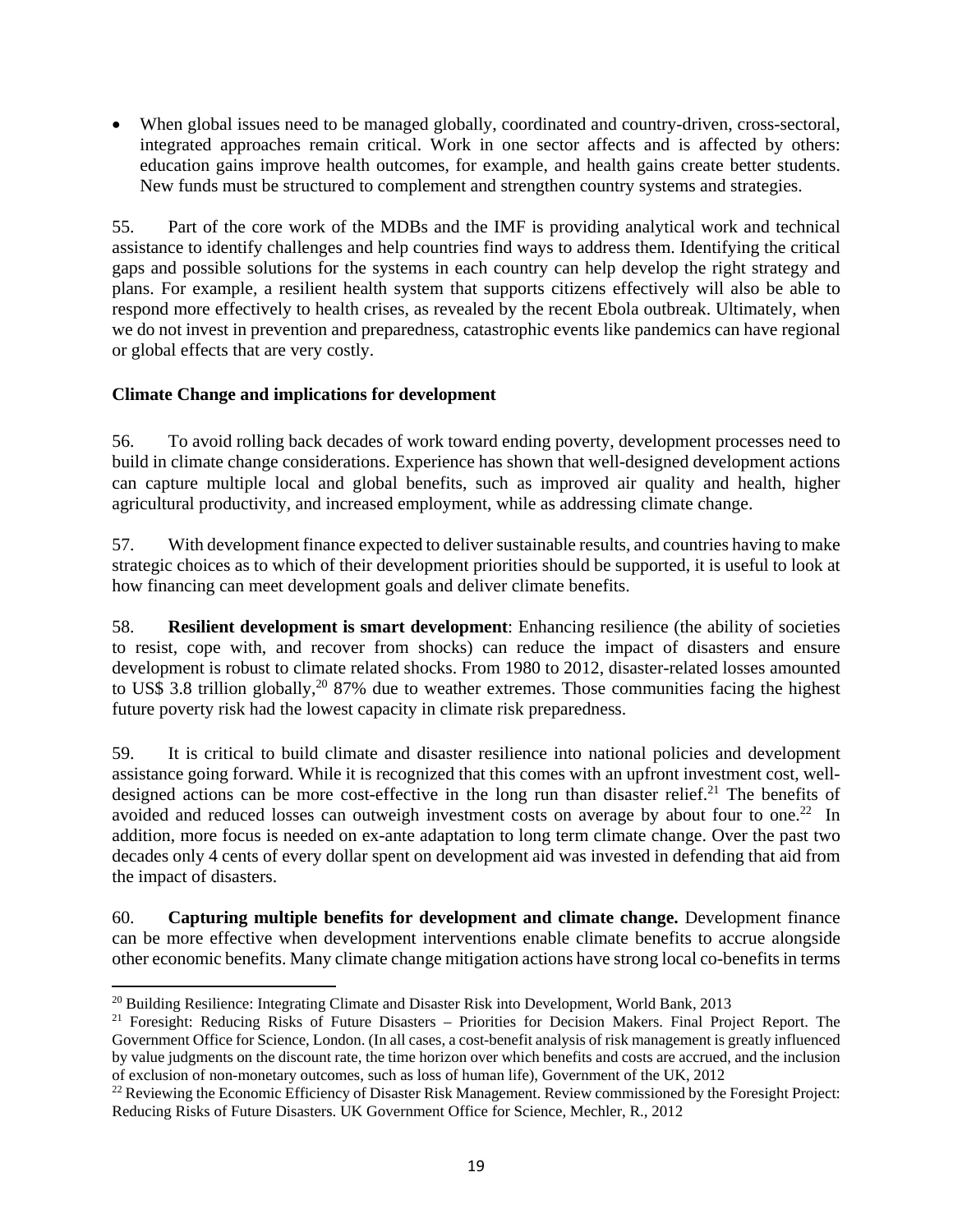of improved local health, productivity, energy security, and reduced economic waste. Opportunities exist to harness these benefits in countries of various income levels, but tend to be more prevalent when incomes are lower, institutions and markets are weaker, and there is a legacy of distortive policies.23 This presents opportunities to capture development and climate benefits through measures that integrate policy and institutional reforms in development finance support or prioritize funding for projects with development and climate co-benefits.

61. Sometimes actions to capture local co-benefits fail to deliver global "dividends", including when the benefits of sustainable investments may not be sufficient to justify increased short-term costs when compared to traditional, non-sustainable projects. For example, in some cases, energy investment plans do not emphasize renewable energy and policymakers do not have the option of improving energy access in the country to capture the global climate benefit. In these situations finance may have a role to play, for example in the form of results-based incentive payments (e.g., purchase of carbon credits or allowances, grants, targeted concessional loans or guarantee products) to encourage lowcarbon development choices or to shift the risk-reward profile of a financing structure.

62. When countries have more developed private sectors and markets, additional incentives and concessional finance can be designed to attract private financing into the overall project finance. Policy conditionalities, such as carbon pricing and energy subsidy reforms, are very important to ensure sustainable outcomes and guide resource allocation.

63. **Role of the MDBs and IMF**: To deliver development goals that are sustainable will require systematically integrating climate change, disaster risk and natural resource management considerations into macroeconomic policy frameworks, strategies, plans and operations and building development solutions that support a low carbon growth path. As trusted intermediaries for development finance, MDBs can:

- Work with governments to create enabling policy frameworks that allow development finance to capture climate benefits and minimize climate threats while delivering development outcomes;
- Be instrumental in allocating funds to maximize development and climate gains and employing financial structures that attract private financial participation in mitigation and adaptation projects;
- Further their strong track record in catalyzing private sector support for climate action<sup>24</sup> through support to critical first-mover projects that give markets confidence for replication. When concessional donor finance is combined with MDB funds, the leverage effect can be significant;
- Support innovation by developing new instruments for development and climate-smart investments as well as sharing and disseminating good practices; and
- Develop common metrics and analytical tools to help measure performance.

64. Still, the smart deployment of currently available development finance is a necessary but insufficient step. Additional resources are needed to address the urgent needs of those that are highly vulnerable to climate change in the near term. Delays carry higher costs and risk irreversible impacts.

 $23$  For example, where common development barriers have yet to be addressed, such as high pre-existing inefficiencies (e.g. legacy of inefficient carbon-intensive infrastructure), policy distortions (e.g. energy price subsidies) or poor governance and high income disparities.

<sup>24</sup> *The Scope for MDB Leverage and Innovation in Climate Finance:* A Background paper for Mobilizing Climate Finance prepared at the request of G20 Finance Ministers. Multilateral Development Banks, 2011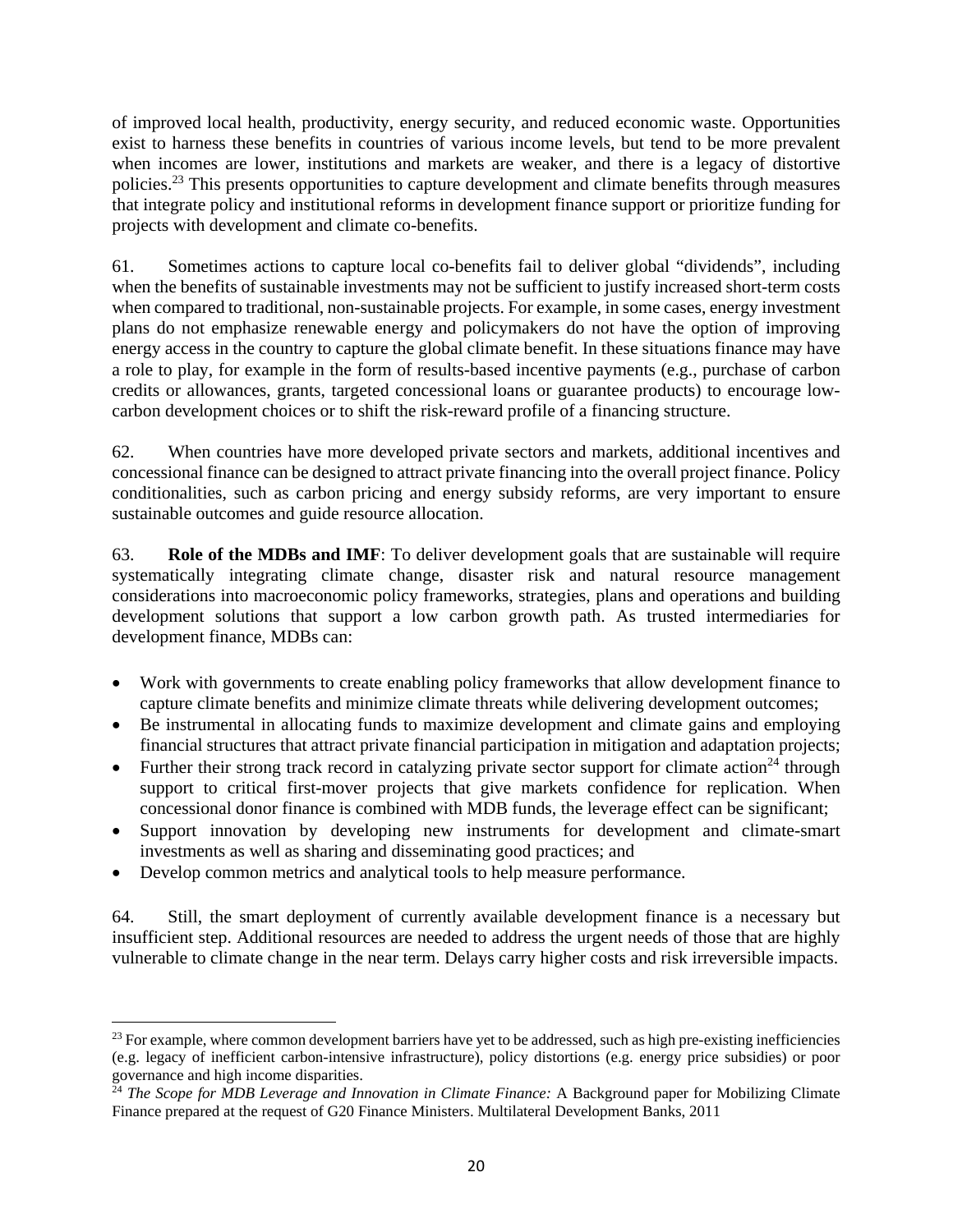## **III. Financing Solutions to Help Achieve the SDGs**

65. The SDGs are ambitious, and substantial additional financing will be needed to achieve them. The SDGs are inter-related, not independent. They cannot be funded as individual goals; what is "spent" on each goal will affect and be affected by the funding needs for other goals. Rather, the national development needs and plans of each country will determine the baseline cost of achieving the SDGs.25 In any case, continued innovation in ways to find and use additional, efficient and effective financing solutions will be important. MDBs have a strong track record of catalyzing public and private finance through a number of innovative solutions, many of which they helped to develop.

66. Such financing solutions enhance impact in different ways. "**Additional**" finance provides more money for development, generating a distinctly new flow of funds. "**Efficient**" financial mechanisms add value by reducing risks and improving financial characteristics of a program rather than raising new funds. "**Effective**" mechanisms are designed to increase purchasing power of available funds by incorporating incentive structures that enhance accountability and ownership. Many initiatives combine these attributes.

67. MDB financing solutions can be grouped into four broad categories. Each comprises specific approaches and tools that can be customized to the circumstances of a goal or program. There is no one-size-fits-all solution:

- **1) Adding, Pooling, Enabling**: This category of solutions covers new flows, such as taxes or fees, as well as policy-driven "flows" that are not traditional finance instruments/investments but do generate economic or financial value. Equity investment is also fundamental, creating new businesses, generating new flows, jobs, and growth. Policy guidance and lending strengthen the domestic policy, legal, tax, regulatory and institutional environment for many purposes: to increase a country's available resources and creditworthiness; enhance development impact (more results for the money), and encourage and attract private investment.
- **2) Debt-based/right-timing instruments**: These help transform cash flows to provide a steady, predictable stream for development programs based on their liquidity needs and time horizons. Issuers and financial intermediaries, including the MDBs, have developed a range of new instruments targeted to specific markets and financing purposes, ranging from green bonds and vaccine bonds to the fast-growing Islamic Finance market. Different instruments have been designed to provide long-term flows, predictability, flexibility, or short-term bridging, to meet specific development finance needs.
- **3) Financial risk management mechanisms**: These are initiatives which leverage public funds to create investment incentives for the private sector, through mechanisms that correct market failures, reduce sovereign risk and/or macroeconomic and climate driven vulnerabilities. Various forms of risk management approaches, including guarantees, derivatives, blended finance, pooled vehicles, project preparations facilities, and others, provide insurance protection for risk sharing or risk transfer.

<sup>&</sup>lt;sup>25</sup> A series of country studies is underway to analyze how specific countries in diverse circumstances can use a combination of public, private, domestic, and international sources of financing to fund the implementation of the SDGs. *See* worldbank.org/post2015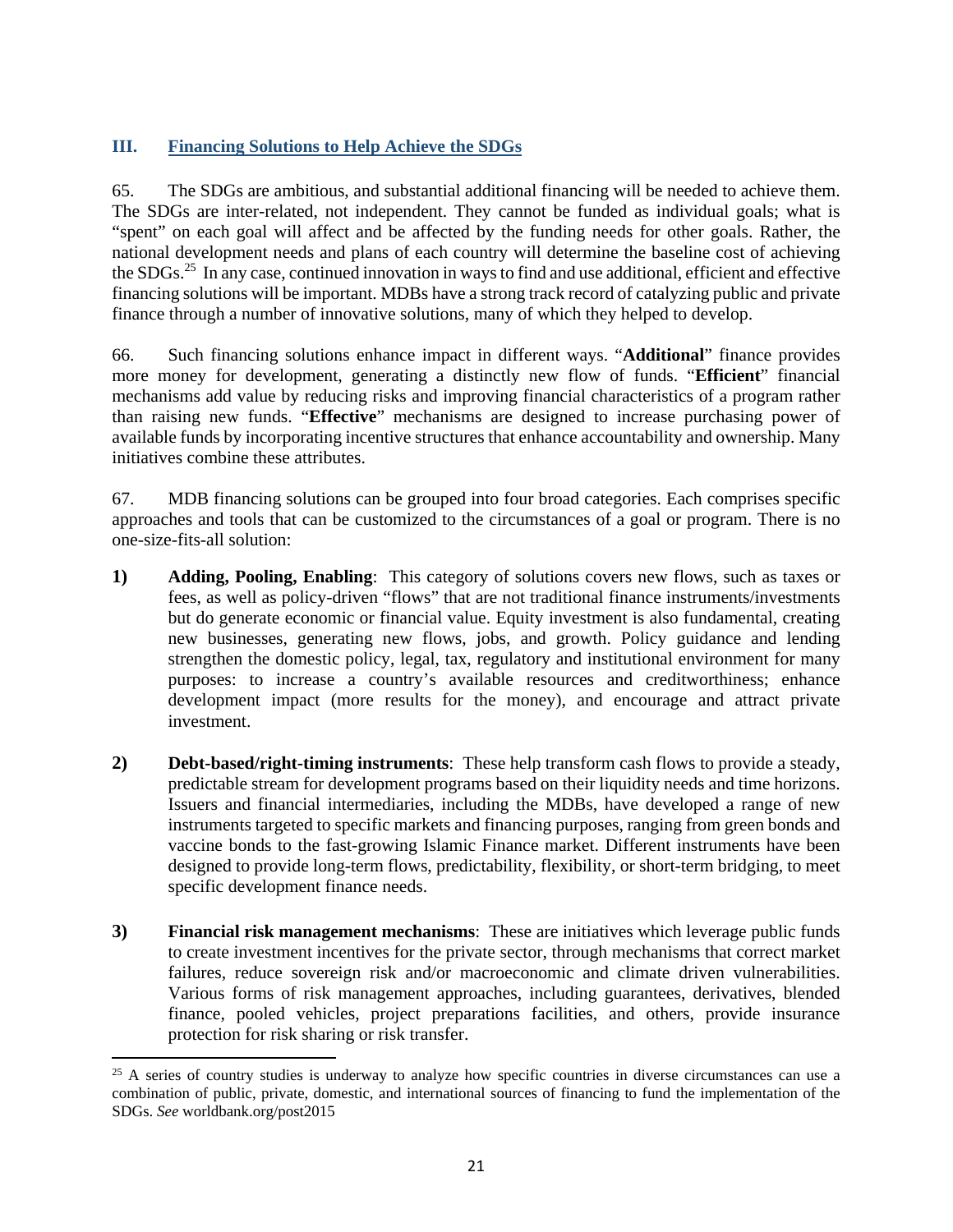**4) Results-based financing**: Two benefits occur when funding is reserved until results are delivered. First, the risk of success/failure may be transferred in part or in full to the entities conducting the work. This promotes accountability, ownership, improved management, and effectiveness of service providers. Second, it may help crowd in additional funding toward the development objective. Results-based instruments include conditional cash transfers, pull mechanisms, performance-based funding, and impact investment.

68. The following table shows major instruments under each category. Specific initiatives may have attributes in more than one category. Equity investment, for example, can be seen as the foundation for bringing in additional funding; at the same time, providing equity can be similar to a guarantee as an effective form of risk mitigation, making an entity more resilient. A catalogue of financing solutions will be made available online (initially at worldbank.org/post2015).



## **Looking Ahead**

69. With our shared and unique institutional mandates, each of the organizations that prepared this joint Discussion Note shares a common commitment to reducing poverty and inequality worldwide. The MDBs and the IMF reaffirm their commitment to ramp up efforts to further enhance coordination and complementarity among themselves, as well as with other development actors, in the implementation of the proposed SDGs in each of the developing countries they serve.